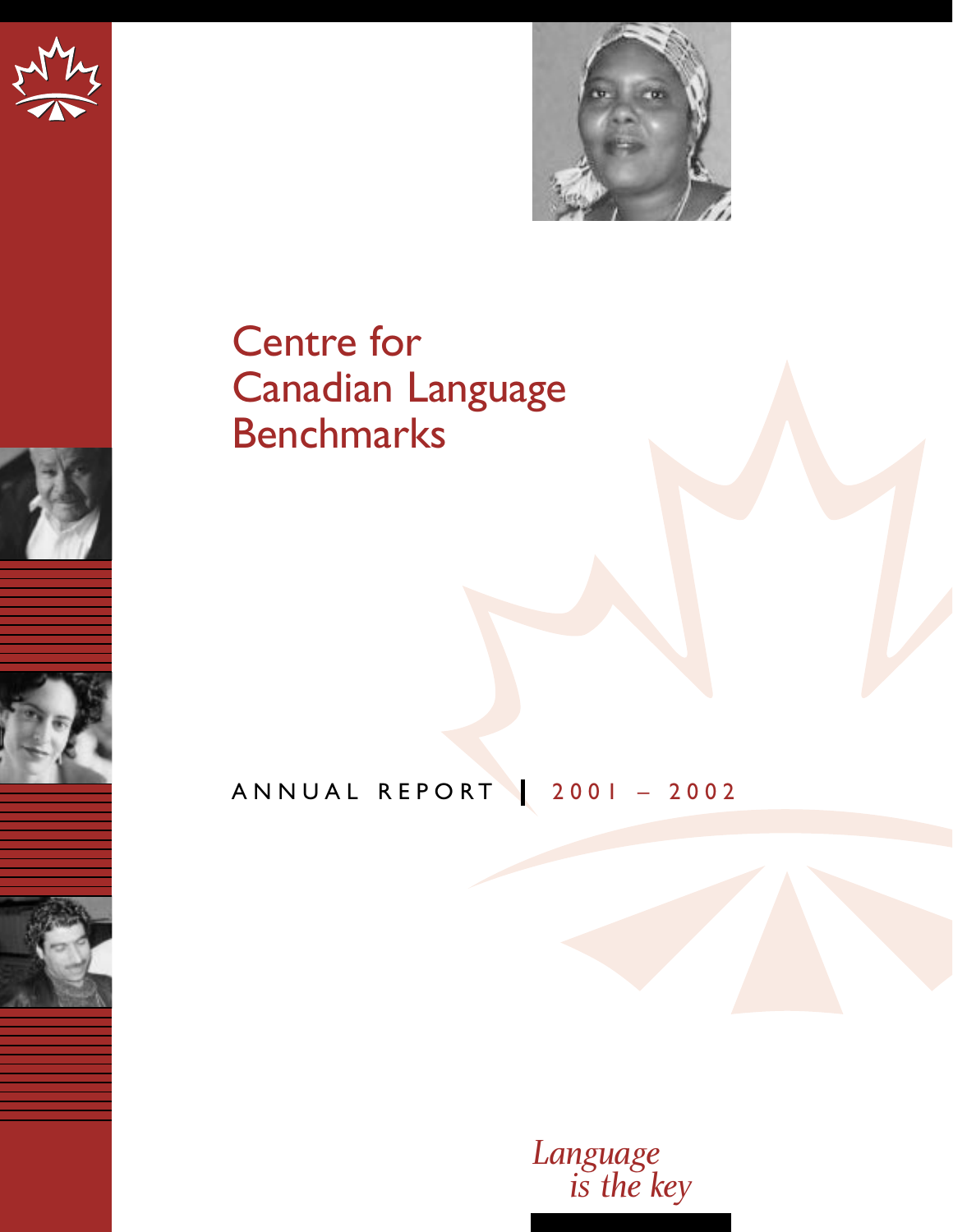The Centre for Canadian Language Benchmarks (CCLB) is a not-for-profit organization driven primarily by its desire to develop, promote, and maintain excellent language proficiency standards and support research to those ends. Its clients include government agencies, service providers, educational organizations and institutions that serve second language learners, labour unions and private sector employers. Its directors include language training specialists and researchers, representatives of language training and assessment service providers and government.

#### Mandate

To develop, promote and conduct research in support of the Canadian Language Benchmarks, and to encourage the alignment of curriculum and program structure with the Canadian Language Benchmarks.

### Standards Goal

To promote excellence in the teaching and learning of English and French by adults across Canada by establishing and supporting language proficiency standards that affect program delivery and policy development in the areas of education, labour market access and immigrant integration across the country.

#### *Objectives*

- **1** To develop and promote the Canadian Language Benchmarks.
- **2** To establish a certification system for CCLB recognized tests, assessors and testers, CLB experts and materials.
- **3** To establish and maintain standards to govern a comprehensive national CLB assessment system.
- **4** To promote the alignment of existing second language curricula, assessment tools and program structures with the CLB.
- **5** To promote the development of new curricula, assessment tools, tests and program structures with the CLB.
- **6** To conduct, apply and promote research in support of the above Objectives.

### Organizational Development Goal

To develop efficient, effective, inclusive organizational structures, supports and processes to carry out the CCLB mandate

#### *Objectives*

- **1** To establish clear and appropriate roles and responsibilities for Executive Council, Board of Directors and CCLB staff.
- **2** To develop and implement clear measures of accountability and performance of the Executive Council, Board of Directors and CCLB staff.
- **3** To operate in a fiscally viable manner
- **4** To establish clear lines of communication between stakeholders, CCLB staff, Executive Council and Board of Directors.
- **5** To represent stakeholders.
- **6** To ensure regional input is provided.
- **7** To provide services and products in a timely manner.
- **8** To review mandate, goals, objectives and bylaws, and undertake strategic planning on an ongoing basis.
- **9** To engage in forward planning on a continuing basis.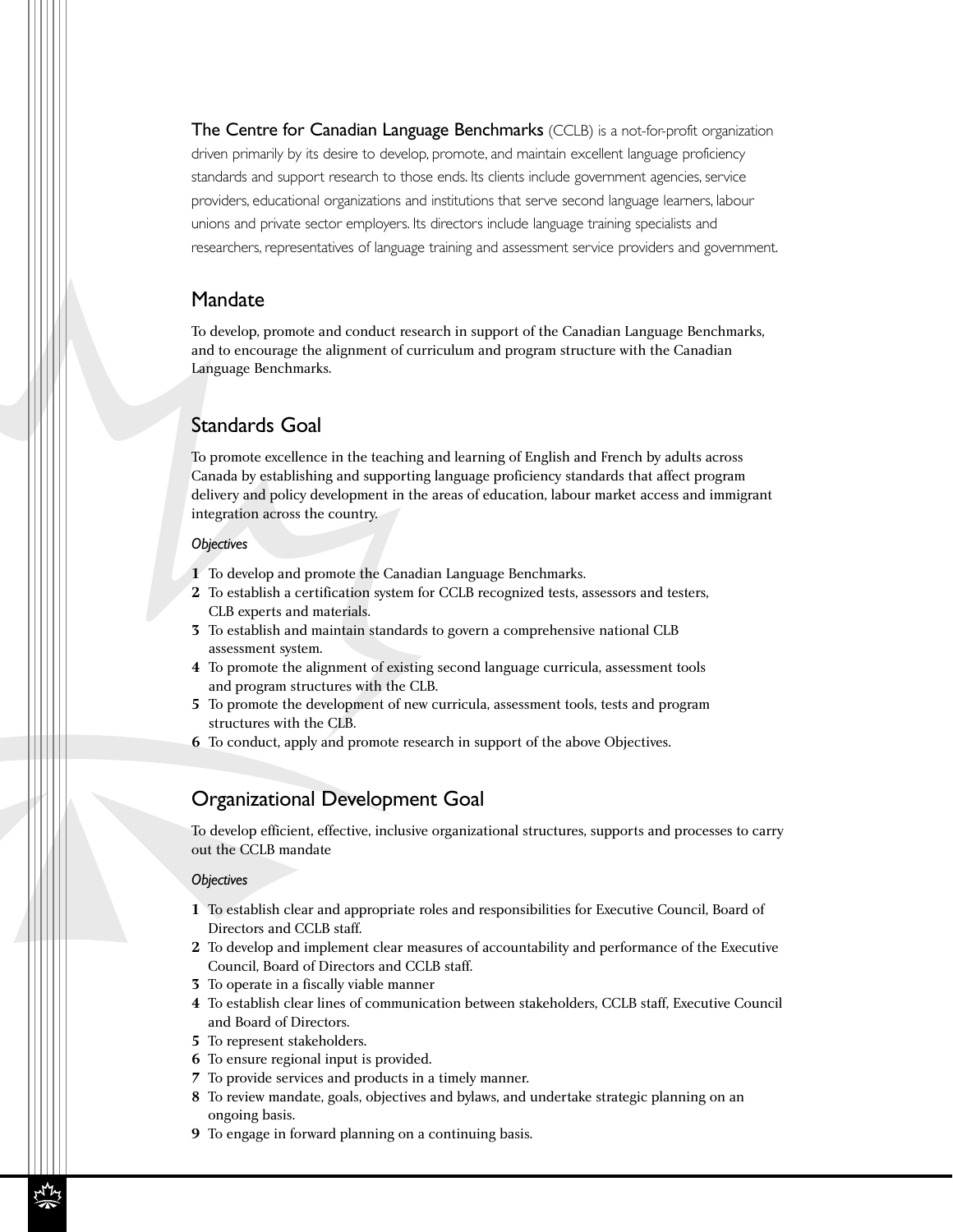# Table of Contents

| Report from the Chair              | $\overline{4}$  |
|------------------------------------|-----------------|
| Report from the Executive Director | 5               |
| Reports from the provinces         |                 |
| Alberta                            | $6 - 9$         |
| Atlantic                           | $9 - 10$        |
| British Columbia                   | $\overline{10}$ |
| Manitoba                           | $11 - 12$       |
| Nova Scotia                        | $\overline{2}$  |
| Ontario                            | 13              |
| Saskatchewan                       | $13 - 14$       |
| Projects Summary                   | $15 - 17$       |
| <b>LINC Assessment Centres</b>     | $18 - 19$       |
| Rapport du MRCI                    | 20              |
| Financial statements               | $21 - 22$       |
| Board of Directors and Staff       | 23              |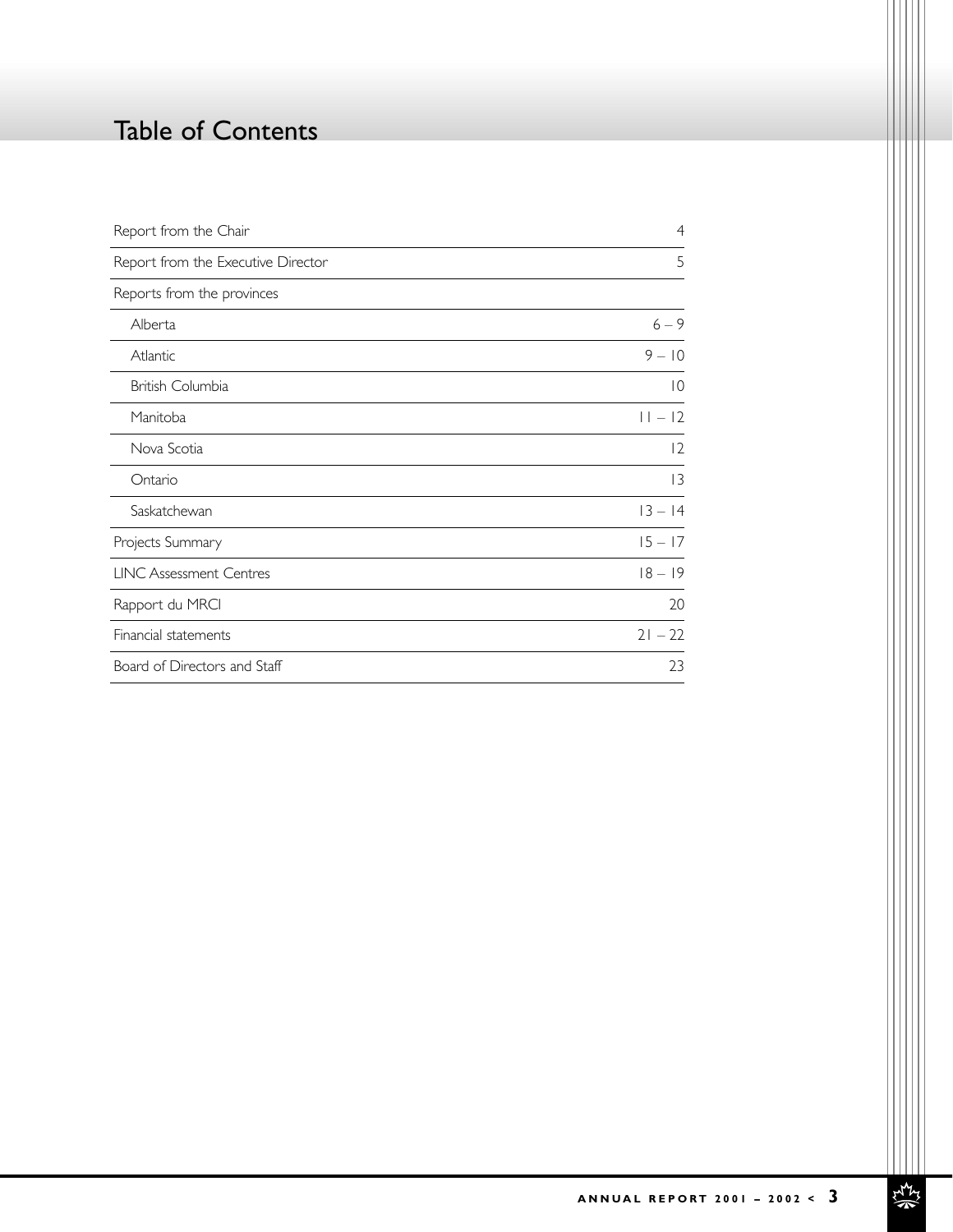### Report From the Chair



February 2001 saw the completion of the External Review of the Centre for Canadian Language Benchmarks. The Board of Directors immediately began acting on some of the recommendations in the report. They made an important and valuable decision with the hiring of Pauline McNaughton as Executive Director. Pauline has brought a wealth of expertise, not only in the field of ESL, but also in time/project management skills, which over the year these capabilities and others have been so evident. I would like to thank Pauline and her staff for their hard work and dedication to the Centre and its mandate and goals.

A key goal of the Board is to provide excellent communication and related information on the CLB to our stakeholders. This year, both the website and newsletter got a much-needed revamping. Some of the improvements are seen in their new layouts and relevant and current articles. In addition, both tools have become much more interactive.

As more and more material is being developed to support the

Canadian Language Benchmarks 2000, the Centre established the Business Unit to provide an efficient way to facilitate getting these documents out to our stakeholders.

The Centre continues to be responsive to an ever-growing number of requests around language-related projects with which the CLB standards can be associated. Through the guidance of our Board of Directors, and the facilitation of Pauline and staff, a number of projects have been undertaken. Phase I- Benchmarking the Nursing Profession; Alignment of the Ontario College Exemplars to the CLB; Streamlined Placement Test revised and launched; CLB Learner material development; and sponsorship of the Learner Conference at TESL Canada, to mention a few.

The Executive Board met in early February, 2002 and revisited the operational plan of the last few years. We then delved into strategic planning and eventually finalized the CCLB operational plan for the next 3 years. Some of the new initiatives for the next few years are CLB related Professional Development supports for Teachers, a CLB Impact

Study, and Outreach to Employers. The Board is very pleased with the direction the Centre is taking.

At this time, I would like to say thank you to all the members on the Board and their sponsoring organizations for the continued commitment, dedication and involvement with the CCLB, both through their Board involvement and in their home jurisdictions. This Board works totally as a partnership. Federal/Provincial governments, non-profit organizations, and ESL experts come together to share knowledge and expertise for the benefit of all ESL learners in Canada.

"The Centre continues to be responsive to an ever-growing number of requests around language-related projects with which the CLB standards can be associated."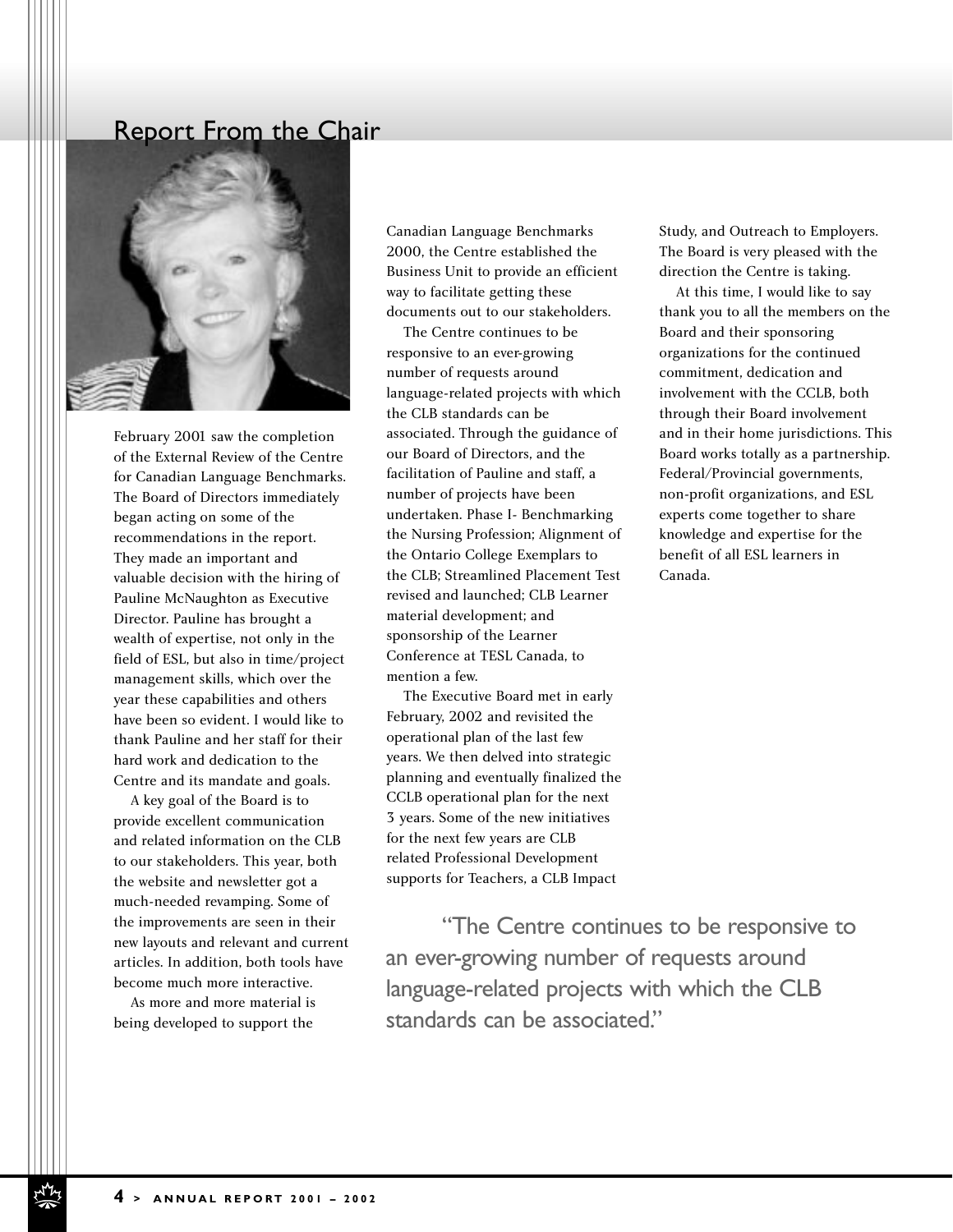### Report From the Executive Director



Looking back over 2001-2002 there are many accomplishments for which the Board and staff can be very proud – and a number, both large and small, which have been very gratifying to me as I complete my first year as Executive Director.

This has been a year for checking the pulse of the organization – its strength, health, and most of all its preparedness to take on the future. The Strategic Plan for 2000-2002 was updated for 2002-2005 and the Annual Operations Plan for 2001 – 2002 – completed almost in entirety with a few items extending into 2002- 2003.

#### Highlights from 2001-2002

The Board and staff of the CCLB have signalled to stakeholders our renewed vitality and purpose as an organization, through two altogether newly-designed and structured communication media – the website, available at www.language.ca with regularly updated and easy to find information; and the quarterly newsletter, *Inside Language*. Most notable perhaps is our concerted effort to develop information and resources specifically for learners – a direction that we will continue to prioritize in the months ahead.

Strategic Planning for 2002-2005 was conducted in February 2002 by the Executive Council, reaffirming our mandate, goals and objectives,

identifying current challenges in developing and supporting CLB as the national standard, and a clear action plan for how to address these areas.

CLB 2000 publication series is now complete:

- > *CLB 2000: English as a second language for adults* published September 2000
- > *CLB 2000: ESL for Literacy Learners* published June 2001
- > *CLB 2000: A Guide to Implementation* published June 2001
- > *CLB 2000: Theoretical Framework* published April 2002
- > *CLB 2000: Additional Sample Task Ideas* published April 2002

CLB Learner Materials now available:

- > Learner Brochure in English, Arabic, Chinese and Spanish
- > CLB lesson plans for teachers

#### Projects:

- > Benchmarking the Nursing Project – Feasibility Study completed and Phase 1 work well-underway to conduct an in-depth language analysis of the Nursing profession in CLB terms. The final report for Phase 1 is expected in June 2002
- > Field testing and subsequent revisions to the Canadian Language Benchmarks Placement Test are now complete, and plans well-underway for the launch and implementation in Spring/Summer 2002
- > Aligning the Ontario College Writing Exemplars to the Canadian Language Benchmarks project provided an exciting opportunity to contribute to an initiative of the Ontario Colleges of Applied Arts and Technology to provide the basis for a common language and understanding of levels of writing skill for all applicants to Ontario College programs

Operationally, many changes have taken place at the Centre. Most recently the Centre moved from Suite 803 to Suite 703 – which, although requested by our landlord at the end of our lease, resulted in an all expense paid move to larger premises at a reduced lease rate per square foot.

In June 2001 the business centre began operating with the sale of *A Guide to Implementation*, companion document to the CLB 2000, and preparations for the addition of the new Canadian Language Benchmark Placement Test. A lot of business planning and analysis has taken place as the Centre prepares to add additional products and services in order to generate revenue to further the CCLB mandate, goals and objectives.

Ensuring proper staffing is in place as the Centre undergoes many changes and takes on new projects is always a challenge. We have added a new office manager – Diahann Gorman, who had been filling in on a maternity leave, and project manager – Marianne Kayed to our core staff. We have contracted the services of Pat Meek, CLB expert and trained assessor as a consultant to oversee the revisions and implementation of the Canadian Language Benchmarks Placement Test, and Andrea Strachan as a CLB expert researcher to work with the Ontario Colleges on the Ontario College Writing Exemplars project. We have also been pleased to contract the services of a graphic design company Art & Facts Design Inc. of Toronto, to design the new website, newsletter and other promotional materials, and have added a dedicated CCLB editor to ensure quality and consistency in all our materials – Leonard Judge.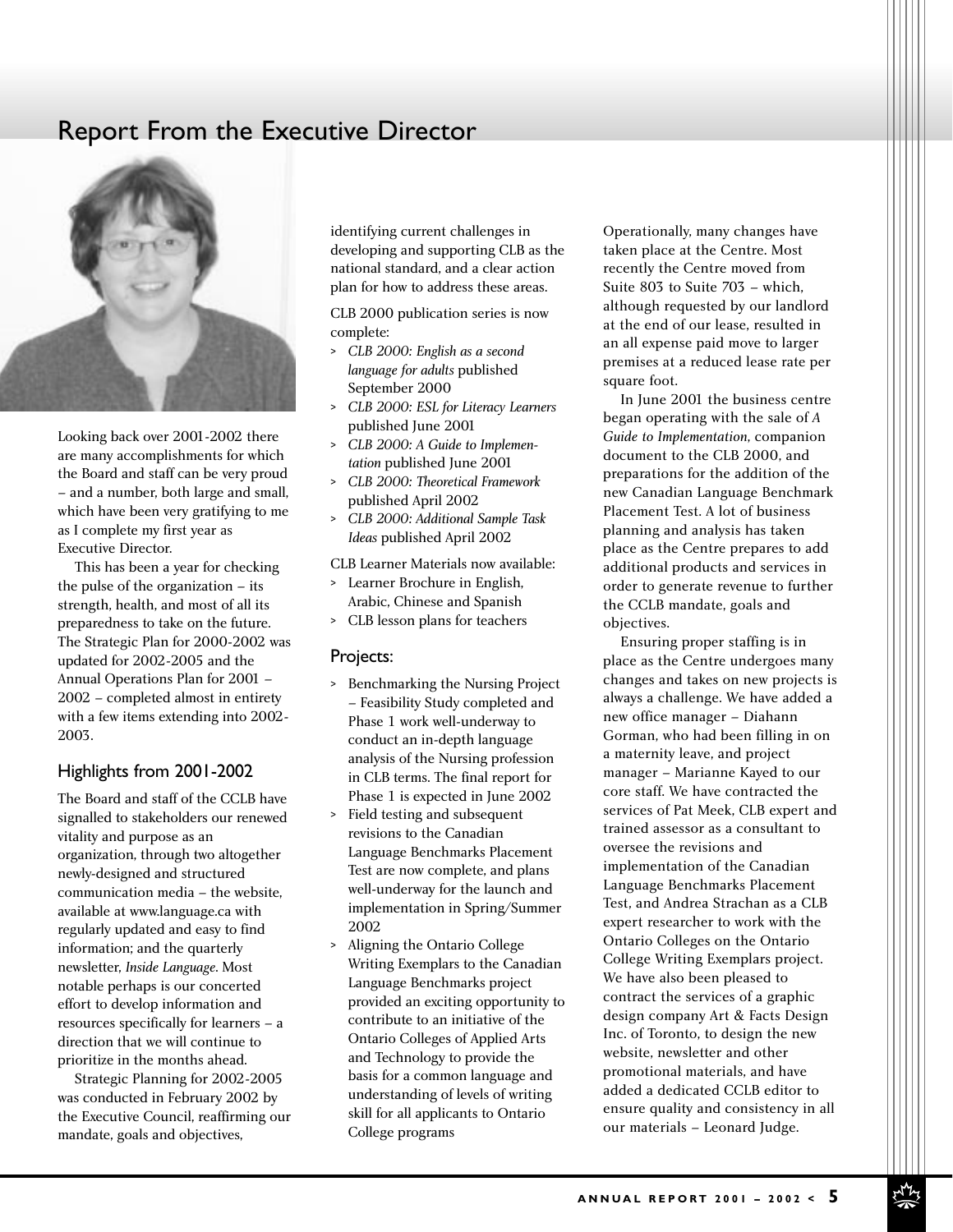#### **Northern Alberta Initiatives**

#### 1. LINC Curriculum: CLB Core Syllabus

G.P. Smith Consulting Inc. of Edmonton has completed Phase II of a project titled *LINC curriculum: CLB Core Syllabus.* The goal of the project was to develop four CLB-based syllabus units to form the common (shared) core of the LINC curriculum, in collaboration with, and for the use of, the LINC providers in the Edmonton, Northern Alberta and Northwest Territories Region. In a series of individual program workshops and consultations LINC teachers in the Region have chosen the following units to form the shared CLB syllabus: Food and Nutrition; House and Neighbourhood; Health and Safety; and Employment.

Forty LINC teachers from all LINC programs in the Region directly contributed to the development of the syllabus by taking part in either the CLB syllabus development workshop (Edmonton, December 1, 2001), the CLB syllabus field-testing workshop (Edmonton, February 23, 2002), or in both. A document titled *LINC curriculum: CLB Core Syllabus* has been completed in ready-for-pilot draft form and distributed among nineteen LINC teachers in the Region for piloting in the coming spring / summer LINC sessions.

#### **For information contact:**

Grazyna Smith G.P. Smith Consulting Inc. **E-mail:** grazyna@telusplanet.net **Telephone:** 780-474-2201

#### 2. Using the CLBA for Skills for Work Programs

The Language Assessment, Referral and Counselling Centre (LARCC) of Catholic Social Services in Edmonton comprises two programs: The Language/Vocational Assessment and Counselling Program (LVA) funded by Alberta Learning; and the Language Instruction for Newcomers to Canada (LINC) Assessment and Referral Program funded by Citizenship and Immigration Canada. The two programs work in close partnership offering the following services to adult immigrants and refugees: comprehensive evaluation of learners' educational and occupational background, learning needs and goals; assessment of first language skills and administration of the *Canadian Language Benchmarks Assessment (CLBA)*; educational and career planning; referrals to LINC, ESL courses and other educational options; and follow-up of clients who received services.

LARCC staff also administers the CLBA for specific purposes such as determining language skills levels as part of the eligibility criteria for employment training programs. For the last two years, the LVA Program, in partnership with the Edmonton Mennonite Centre for Newcomers, has been administering the CLBA to prospective students of the "Working in Canada" comprehensive Skills for Work programs to determine language proficiency levels appropriate to the program's basic requirements.

#### **For information contact:**

Ana Maria Fantino Catholic Social Services **E-mail:** AnaMaria.Fantino@ catholicsocialservices.ab.ca **Telephone:** 780-424-3545

#### 3. NorQuest College 'CLB' all ESL Curriculum

NorQuest College in Edmonton Alberta serves 400 full-time students year-round in our LINC and Intensive ESL programs.

A couple of years ago the College initiated a long-term program to implement the *learning outcome* educational model into all of the programs; from employment preparation, careers & occupations, academic upgrading, to language training. *Learning outcomes* focus educators and curriculum developers on planning and describing course objectives in terms of what learners can do when they've completed the course. Of course, this sounds a lot like the focus of the Canadian Language Benchmarks, so the language training division embarked on a three-year plan to review, and reshape the LINC and Intensive English curricula guided by the CLB.

The partnering of learningoutcome based education and the CLB kept our writers and staff firmly grounded in articulating curriculum that puts the learner front and center. We also found that in keeping to the course indicated by these philosophies, it was imperative to work very closely with instructors and to involve them in setting priorities, critiquing, and responding to their professional development needs.

#### **For information contact:**

Karen Barnes, NorQuest College **E-mail:** karen.barnes@norquest.ab.ca **Telephone:** 780-427-9061

#### or

Mary Lyn Duncalfe **E-mail:** marylyn.duncalfe@ norquest.ab.ca **Telephone:** 780-427-9061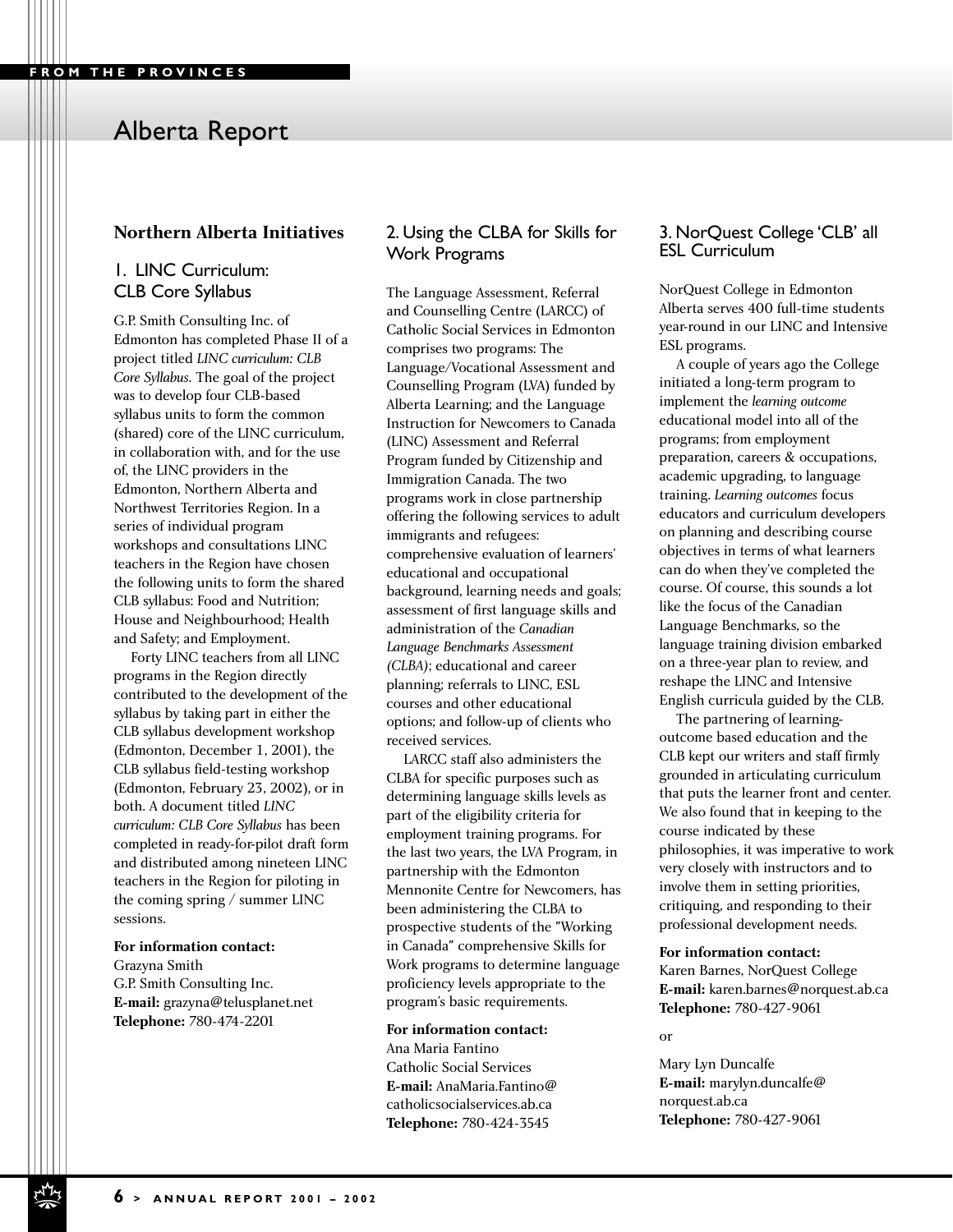#### **Southern Alberta Initiatives**

#### 4. Pebbles in the Sand: ESL Literacy for Women

Pebbles in the Sand aims to meet the literacy and empowerment needs of barriered immigrant women. Based on a successful pilot project run in 1999, the Calgary Immigrant Women's Association (CIWA) has continued to address the emerging needs of barriered, non-literate women through the continued development of Pebbles in the Sand. For our 2001 – 2002 year of programing, Alberta Learning chose to support our need to develop the information in the "Canadian Language Benchmarks 2000: ESL for Literacy Learners" document, in a practical way to better assess the ESL Literacy Learners, such as those in Pebbles in the Sand and beyond.

We have been able to develop a set of draft tools from this project, which have been tested, analyzed, re-tested and bound. As a program we find them to be an excellent addition to resources in providing a picture of our participants competencies in reading, writing and numeracy. As they are developed from the document itself, they provide a more specific look at literacy learners' competencies and are better able to indicate where the learner is in completing the competencies in a given Benchmark.

There is a need for formal tools on Literacy Benchmarks for service providers in order to provide some semblance of relationship to the Canadian Language Literacy Benchmarks Assessment, which is used in assessment centers across Canada. Until now, we have reported back only in "regular" ESL for Adults Benchmarks from Pre-Benchmark onwards. Creating tools, even internal tools, allows for much clearer information to be given on behalf of participants as they look to exit a program. It also gives the Pre-Benchmark to Benchmark 5 a literacy framework. With the definitions of ESL Literacy learners to the actual description of sample tasks, we have found the *Canadian Language Benchmarks 2000: ESL for Literacy Learners* document to be a critical tool in accountable assessment for service providers.

#### **For information contact:**

Desiree Lopez Calgary Immigrant Women's Association **E-mail:** pebbciwa@cadvision.com or lincciwa@cadvision.com **Telephone:** 403-263-4414

#### 5. Benchmarking Adult Rates of Second Language Acquisition & Integration: How Long and How Fast?

The primary purpose of this study is to investigate and identify the various rates at which second language adults acquire their English language proficiency. The study will also trace changes in learners' perceptions about social integration as their English language proficiency increases over time and instruction.

The project is in its first of two years of funding, supported by Alberta Learning and Citizenship & Immigration Canada. To date, 500 learners have participated in the project, from a variety of language training programs (LINC/ESL, Academic Bridging, and Pre-Employment ESL programs) in Calgary.

Certified assessors and the Canadian Language Benchmarks Assessment tool are used to track the various rates of acquisition for different learner profiles across Benchmarks 1-8.

The results of this study will provide the first substantial data on the rates of acquisition and integration among immigrant adult language learners and will be beneficial to funders, administrators, teachers and learners.

**For information contact:**  David L.E. Watt University of Calgary

**E-mail:** dwatt@ucalgary.ca **Telephone:** 403-220-7353

or

Deidre Lake Canadian Language Research **E-mail:** deidrelake@shaw.ca **Telephone:** 403-537-8803

6. Content-Based ESL Literacy Instruction and Research Project (Phase Two)

#### **Program Overview:**

From September 2001-May 2002, Bow Valley College, funded by Alberta Learning, undertook Phase Two of the Content-Based ESL Literacy Instruction and Research Project. Phase Two of this project was comprised of two components:

#### **Component One:**

*Small Group Content-Based Literacy Instruction*

This project concentrated on building learners' reading, writing and numeracy skills by providing contentbased literacy instruction through a focus on training in the areas of economic literacy, employment literacy and personal management literacy. Learners convened in small group classes three times a week for a twenty-four week period. The program offered six hours of instruction per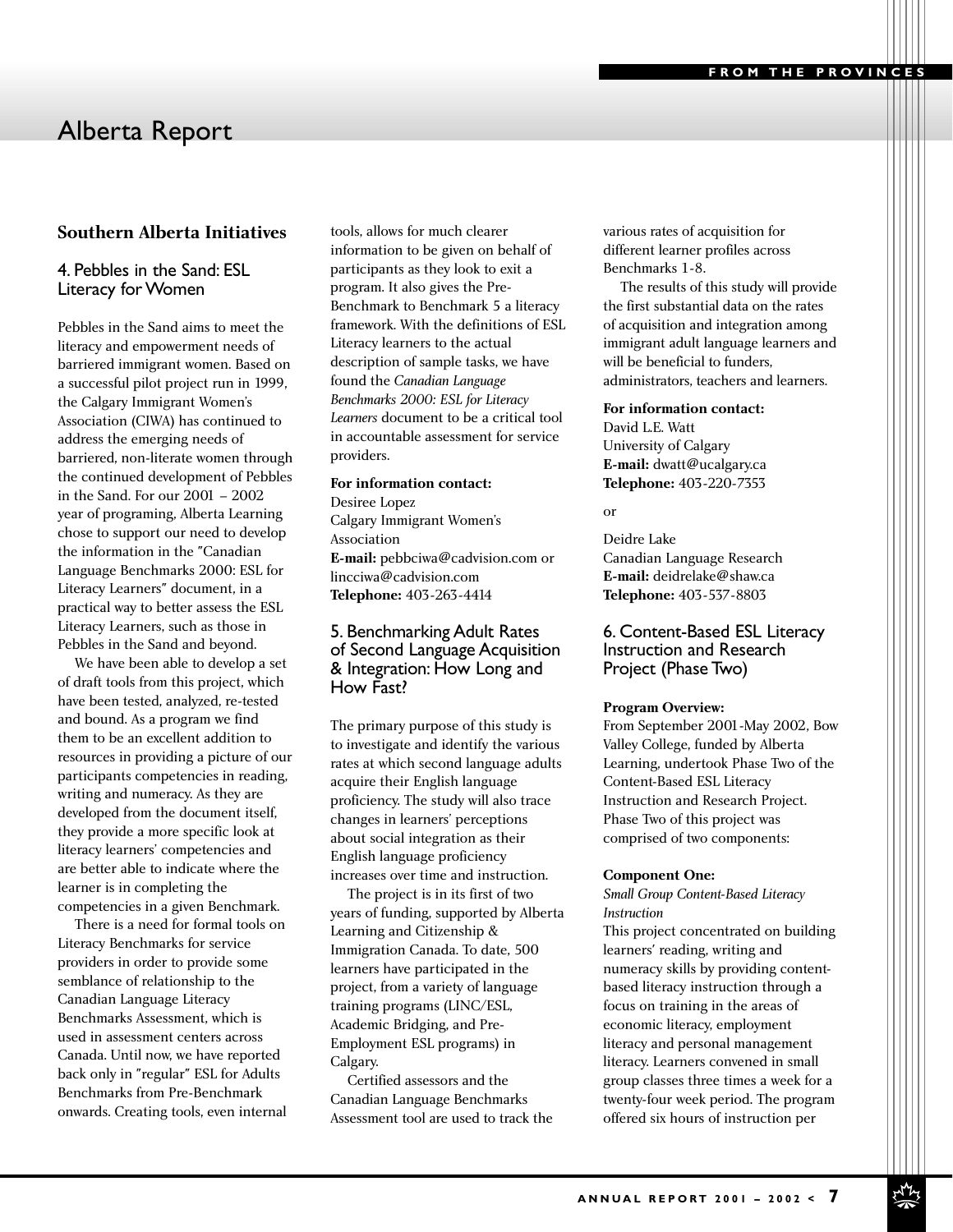week, for a total of 144 hours. Learners were grouped according to their literacy and language abilities so instruction could be tailored to their language needs. Phase Two of this project also continued the research undertaken in Phase One, evaluating the effectiveness of a content-based approach to ESL literacy.

#### **Component Two:**

*Development of Learning Resources* The information gained through the research and instruction in Phase One of the project has been used to develop resources for ESL literacy instruction. These resources integrate the development of English literacy skills with the development of economic literacy, employment literacy and personal management skills. With the introduction of the document entitled, C*anadian Language Benchmarks 2000: ESL for Literacy Learners*, the materials developed in Phase One of the project were revised to adhere to the new literacy benchmarks. Revisions were made to the program course guide, the pre-test and post- test, and the competency checklists. Hence, the *Canadian Language Benchmarks 2000: ESL for Literacy Learners* formed the framework of the second phase of the Contentbased Literacy Instruction Program, giving the program structure, direction and criteria for evaluation.

#### **Project Outcomes:**

The following are the outcomes for Phase ll:

- > A revised program course guide that adheres to Canadian Language Benchmarks 2000: ESL for Literacy Learners in reading, writing and numeracy and in the content areas of economic, employment and personal management skills
- > A research report outlining the

effectiveness of small group instruction in content areas. The research report offers conclusions and recommendations based on program outcomes

> A package of literacy resource materials that incorporates a focus on economic literacy, employment literacy and personal management skills

#### **For information contact:**

Diane Armstrong Bow Valley College **E-mail:** darmstrong@ bowvalleycollege.ca **Telephone:** 403-297-4963

#### 7. Canadian Language Benchmarks for Access to SAIT

Canadian Language Benchmarks for Access conducted an examination of the English language proficiency and experience of ESL learners who were successful in SAIT career programs. A qualified CLB assessor conducted assessment of a group of 23 successful learners, using the Canadian Language Benchmarks Assessment tool and compared them with the scores of second language applicants to SAIT. The typical minimum CLB profile of successful learners included a Benchmark 8 in Listening/Speaking and Reading and a Benchmark 7 in Writing. A key finding of the study was the importance of recognizing the achievement of ESL learners who become successful in mainstream post secondary education.

**For information contact:**  Dr. Laura Anderson Ho **E-mail:** Laura.anderson.ho@sait.ab.ca **Telephone:** 403-284-8798

#### 8.Workplace English Language Proficiency Assessment (WELPA)

The "Workplace English Language Proficiency Assessment" (WELPA) is intended to give an informal assessment of Canadian Language Benchmark proficiencies of individuals in an employment context. It is designed to provide language proficiency information for employees who are in an English in the Workplace course. This information can provide the instructor with useful information for designing the content of the course. The assessment also can be used as part of a workplace needs assessment to determine communication factors present. The 60-page package provides assessment in three areas: listening/speaking, reading and writing. The CLB range of the assessments is from Benchmarks 1 to 8. There are two forms each of the Reading Test and the Writing Test: L (low) and H (high).

#### **For information contact:**

Christine Mitra, Bow Valley College **E-mail:** cmitra@bowvalleycollege.ca **Telephone:** 403-297-4092

#### **Province Wide Initiatives**

#### 9. CLB Inservice workshops

Professional development workshops were offered to ESL providers in the province through the project Canadian Language Benchmarks – An Alberta Strategy. Many ESL programs in Alberta are actively using the CLB as a basis for curriculum development, program planning and student reporting. Workshop topics varied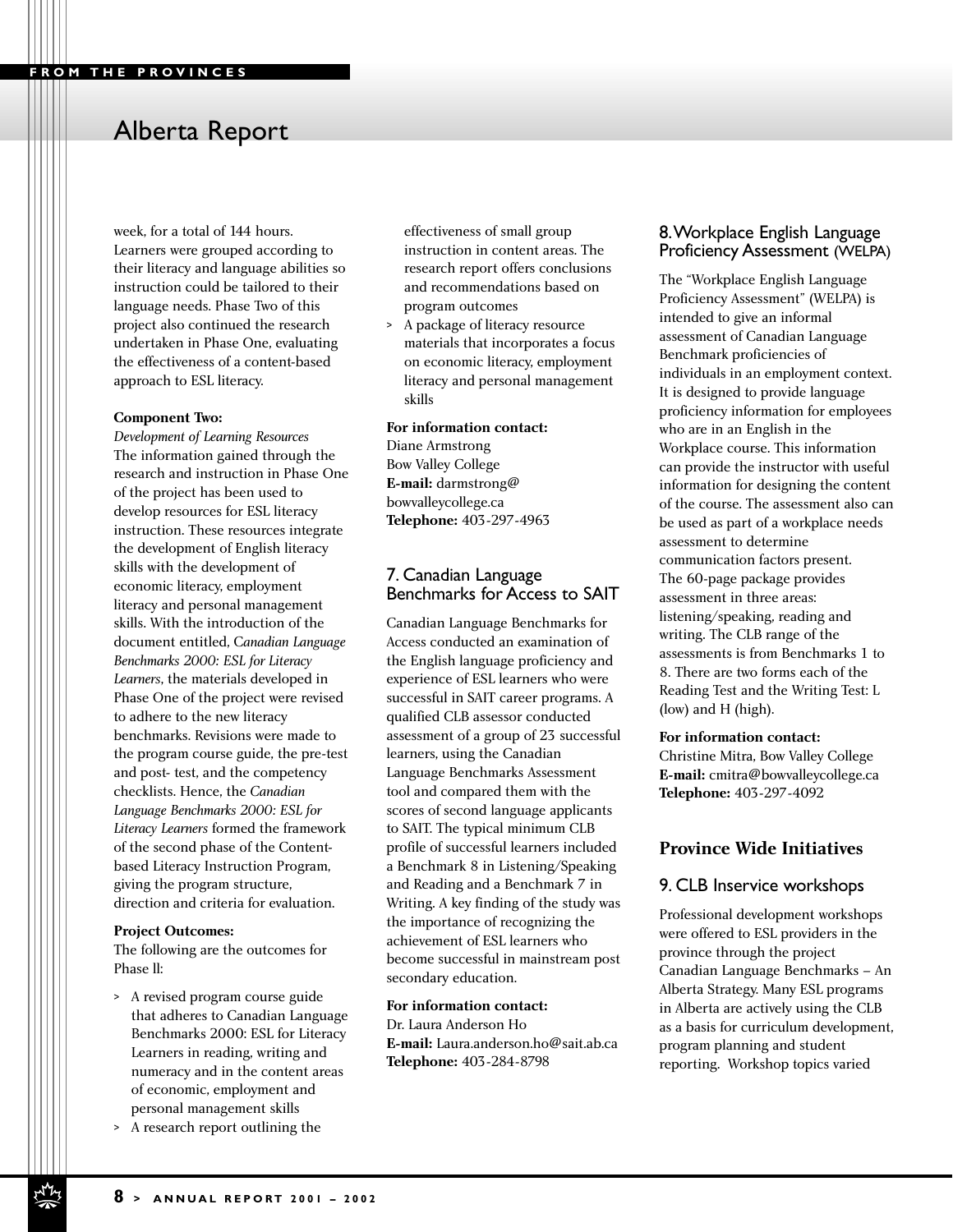depending on the area of interest chosen by the provider. A number of the workshops addressed questions related to the CLB and formative assessment in the areas of speaking, writing and reading. Other in-service sessions explored the development of teaching units using the CLB. The workshops focused on practical application of the CLB in the ESL classroom. Resources, processes and tools from *Canadian Language Benchmarks 2000: A Guide to Implementation* were introduced in a number of the sessions.

#### **For information contact:**

Tara Holmes Tara Holmes & Associates, Inc. **E-mail:** taraholmes@shaw.ca **Telephone:** 403-247-8998

#### 10. Support for Canadian Language Benchmarks

The Government of Alberta, through Alberta Learning, provided funding for operations and research initiatives of the Centre for Canadian Language Benchmarks throughout 2001/02. As well, Alberta Learning, in cooperation with Citizenship and Immigration Canada – Alberta Region, co-funds the provision of language assessment and referral services in Edmonton and Calgary, Alberta that includes the application of the Canadian Language Benchmarks Assessment with immigrants.

Centre for Canadian Language Benchmarks, Board of Directors, Tara Holmes, representing the Alberta Teachers for English as a Second

Language (ATESL), served on the Board and the Executive Council of the Centre. Carolyn Dieleman, representing the Alberta Government, and Krystyna Biel of the Immigrant Language and Vocational Assessment-Referral Centre (a service of the Calgary Immigrant Aid Society), served on the CCLB Board of Directors in 2001/2002.

### Atlantic Report

The four Atlantic Provinces – Nova Scotia, New Brunswick, Newfoundland, and Prince Edward Island – have been facing some of the same challenges as the other provinces in that they, too, are trying to maintain and improve services even as funding is being cut. However, lists of people waiting to get into LINC classes seem like an enviable problem to us who are always clamoring to CIC for more clients. We have the facilities in place in each province to do the language training. We have the dedicated settlement staff and trained teachers. Students usually do not have to wait. Yet the difficulty of attracting immigrants to our region and then

keeping them here is a perennial problem in eastern Canada.

Perhaps the most notable thing that has happened in the area in the past year was the forced cancellation of our regional conference that had been scheduled for September 19-22, 2001. Because of the September 11th tragedy in New York, several speakers cancelled. Others did not relish flying in the melee that followed the disaster. This conference always provides teachers in the area the opportunity to get together face-toface, to discuss our issues and to get some in-servicing. Indeed, Benchmark in-servicing had been scheduled into that conference. Due to staff turnover, and because of some of the new CLB materials that have been released over the past year or so, teachers have repeatedly expressed the need for more inservicing on the Benchmarks. This conference has been rescheduled for September 2002, so undoubtedly some of these concerns will be addressed at that time.

In Newfoundland in recent years the need for ESL Literacy has expanded dramatically. Teachers were very happy to get the *Canadian Language Benchmarks 2000: ESL for Literacy Learners* book. It has been very helpful in planning curriculum. As long as most of the immigrants to NF were from the former Soviet Bloc countries, Cuba, and China,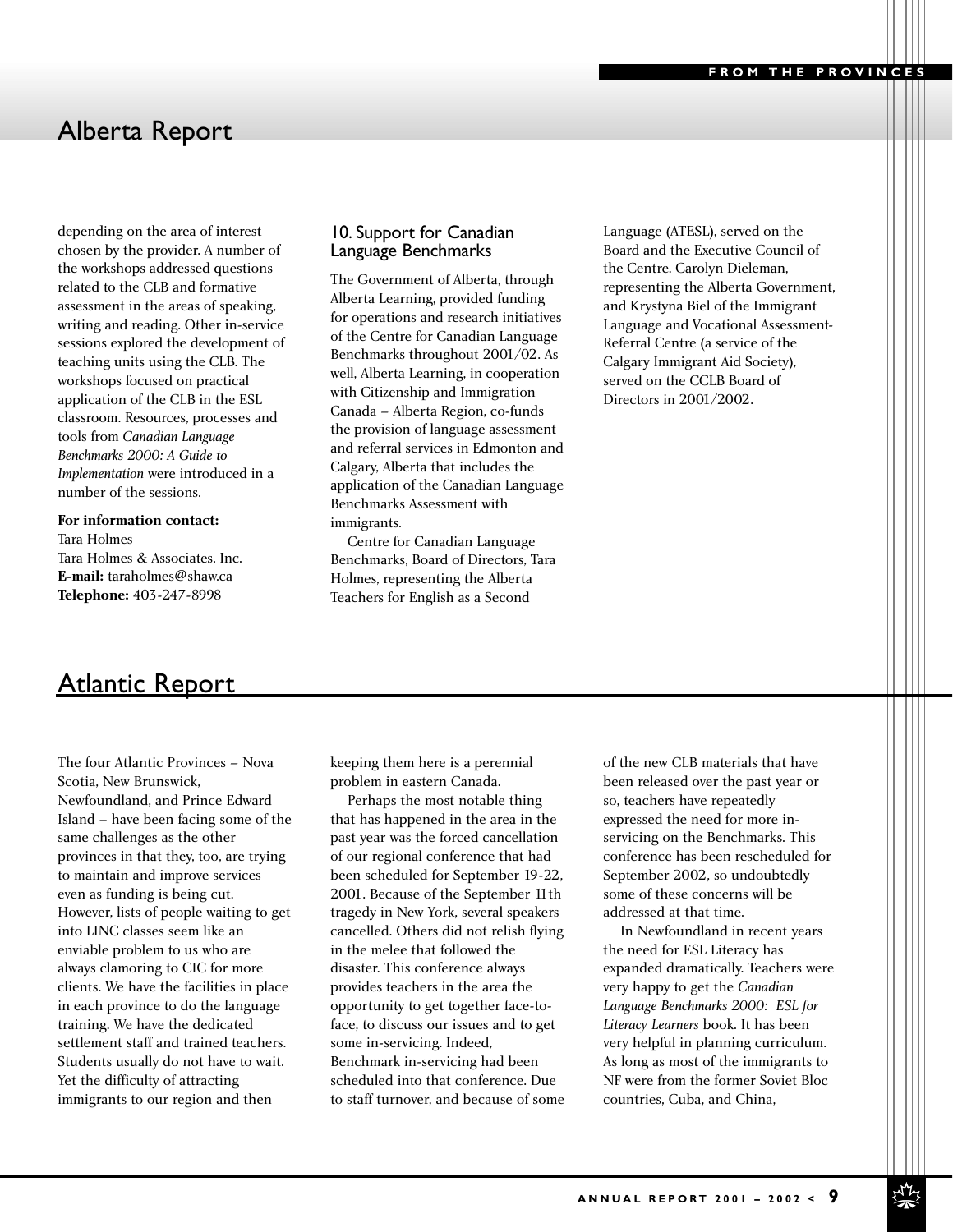### Atlantic Report

instructors found that they were teaching already educated people, English skills. Now that the demographics have changed they find that they are getting a lot of adult immigrants, mostly, but not exclusively, women, who have never been to school or who have had very little schooling in their first language. These students require a low studentteacher ratio and quite specialized teaching. Because they are also distracted by all the other problems

that immigrants have to cope with, they often make progress quite slowly. Getting these clients to a basic level of literacy so that they can access regular LINC training or other training is sometimes quite a daunting task. The other three Atlantic provinces have always had ESL literacy students and they have noticed no such increase.

In the months to come we are looking forward to being able to access some of the work that the Professional Development Committee of the CCLB is developing with regard to workshops and teacher training materials. We are also looking forward to our regional settlement conference this coming September.

The TESL representative on the CCLB Board for Atlantic Canada is Lorraine Angelopoulos of St. John's, Newfoundland. Gerry Mills of Halifax, Nova Scotia also serves on the Board as the representative for the Canadian Council of Refugees.

### British Columbia Report

The Canadian Language Benchmarks are on a slow and steady course towards being accepted as the common descriptor, within the English as an Additional Language (EAL) instructor community, of the English language proficiency for their EAL learners.

The ESL Articulation Committee, representing the ESL departments at B.C. Community Colleges, completed its work 'benchmarking' the colleges' ESL course offerings. In 2000/2001, it benchmarked their English for Access and English for Academic Purposes programing. In 2001/2002, it produced a Guide presenting this work.

Vancouver Community College, the

largest ESL provider in the province, just published a curriculum guide for Benchmarks 3 – 5 and is working on exit reading and writing tests for these same benchmark levels.

English Language Services for Adults (ELSA) providers (B.C.'s equivalent to LINC) in the North of the province participated in the national piloting of the Canadian Language Benchmarks Placement Test (CLBPT), with Wes Schroeder from Vancouver providing co-ordinating and instructional supports.

The stakeholders in the province are also very much involved in CCLB's benchmarking of the nursing profession project. The Registered Nurses Association of British

Columbia, the College of Licensed Practical Nurses of British Columbia and the Settlement and Multiculturalism Branch of the Government of British Columbia are all providing guidance, and hold seats on the Nursing Benchmark Project National Advisory Committee.

Rob Boldt, representing the Government of British Columbia, served on the Board and the Executive Council. Alison Norman of Vancouver Community College, represented BC TEAL on the Board, and William McMichael of University of British Columbia, Language and Literacy Education Department, represented TESL Canada on the Board.

"The Canadian Language Benchmarks are on a slow and steady course towards being accepted as the common descriptor..."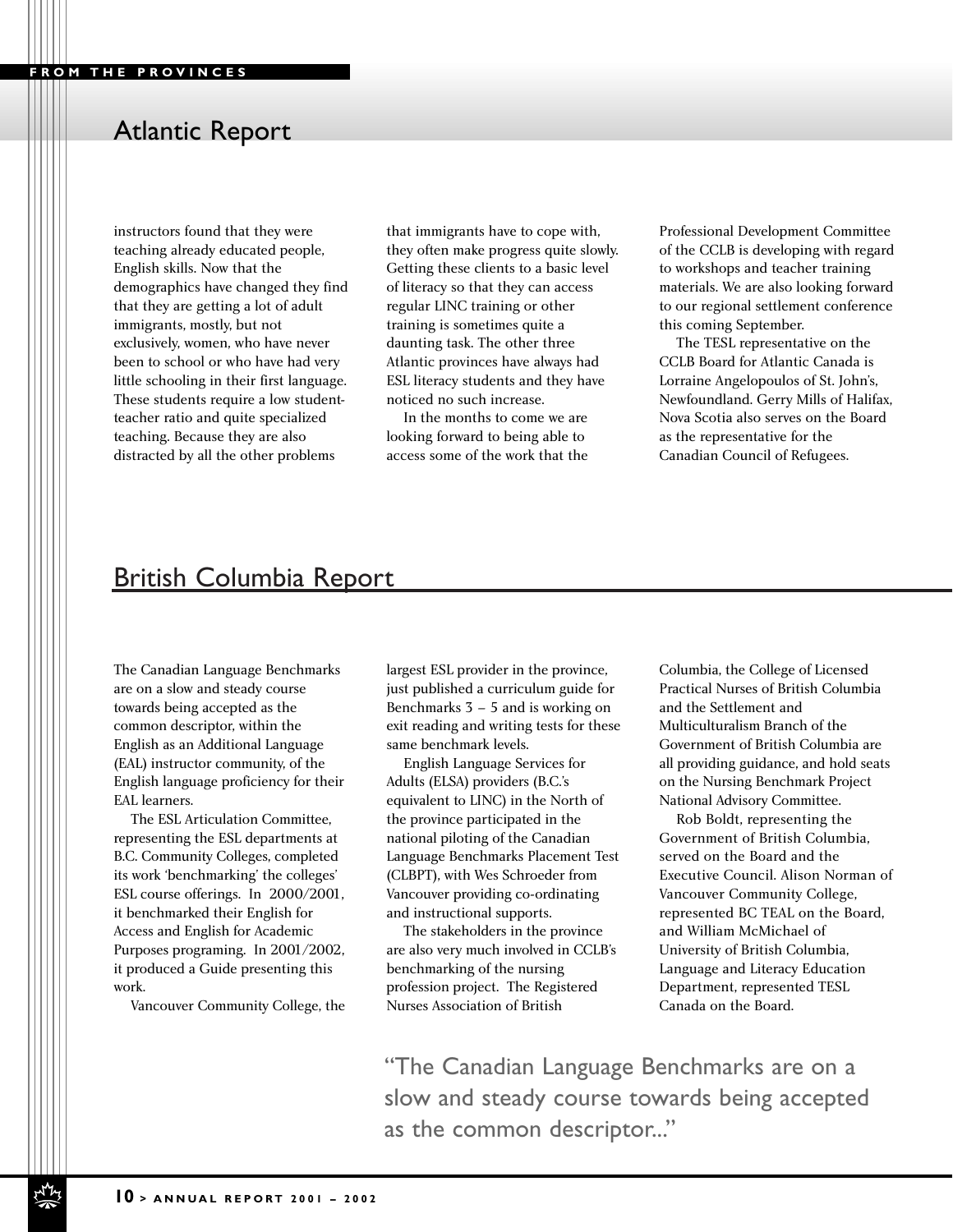### Manitoba Report

Manitoba's Adult Language Training Branch continues to support the implementation of the CLB and the CLBA in Manitoba. Our representatives on the CCLB board are Margaret Pidlaski and Diane Koreen.

The CALM Committee (originally the Committee for Assessment of Language in Manitoba and now known as the Committee for Adult Language Training in Manitoba) is composed of representatives from the principal government-funded Adult ESL centres in Winnipeg. The committee continues to meet and to seek ways to collaborate in offering seamless and uniform ESL assessment and training to newcomers. CALM provides two PD sessions per year to the teaching staff at these programs. This year, the PD offered by the committee has focused on student feedback, assessment and records. To smooth the student's progress through the various programs and centres, a uniform reporting system has been developed.

#### Resource Development

Manitoba Labour and Immigration funded and developed the *Canadian Language Benchmarks 2000: ESL for Literacy Learners,* a companion document to the *Canadian Language Benchmarks 2000.* The resource was developed by a team of teachers from the Winnipeg School Division #1: Kathy Angst, Brenda Beer, Sue Martin, Wendy Rebeck, Nicole Sibilleau and team leader, Linda Johansson. Linda was nominated for the Lieutenant Governor's Award for Literacy in recognition of all her groundbreaking work in ESL literacy.

Joanne Pettis and Margaret Pidlaski collaborated with Tara Holmes and Gail Kingwell on the *Canadian*

*Language Benchmarks 2000: A Guide to Implementation.*

Other ALT Branch publications include: Stage 1 resource *ESL for Healthy Eating*, by Gail Foote Leylek; and *Themes and Activities for Effective Communication,* a Stage 2 resource by Elizabeth Slivinski.

#### Assessment and Referral

Since the establishment of the ALT Branch Assessment and Referral Centre in l999, the staff has expanded. The centre keeps closely in touch with government-sponsored programs around the city in order to provide upto-date information to the newcomers who are assessed here. The coordinator, Judy Johnson, offers information sessions to community service groups and serves in an advisory capacity on a number of projects.

#### Benchmarking of Professions and College Programs

Red River College continues to benchmark college programs. To-date, more than 26 programs and courses have been benchmarked. Most recently, International Business, Sterile Processing Technician, and Gas Turbine Engine Program have been benchmarked. In addition, ESL students in the Health Care Aide and International Business Programs are being tracked in order to verify and adjust the benchmark levels that have been identified for these programs. Manitoba Labour and Immigration, Adult Language Training Branch has provided the funding support for the College Benchmarking Projects. (Lucy Epp)

The profession of Occupational Therapist and the occupation of Motor Vehicle Mechanic will have

been language benchmarked by Red River College by June 30, 2002 with funding support by Manitoba Immigration and Labour, Settlement Branch. (Chris McGinnis and Lucy Epp)

At present Red River College is benchmarking the nursing occupation across Canada. This phase of the project is to be completed by the end of May. This project is being funded by the Centre for Canadian Language Benchmarks. (Lucy Epp and Mary Stawychny)

#### Professional Development

At the February TESL Conference in Winnipeg, the keynote speaker, Judy Gilbert, writer of *Clear Speech*, and internationally-respected pronunciation expert, made frequent references to the CLB and its positive influence.

#### New Initiatives

Adult Language Training has been forging links with the Adult Learning Centres. The Centres are finding that many of the adult learners who access their programs are English language learners and that some of their needs are distinct from those of the mainstream adult learner. We will be helping some of the Centres to screen their students in order to better-advise them on their choices. Angela Chotka and Kathleen Clarke are developing a manual of school skills for adult learners who have never attended school in Canada but who want to get high school standing. Many are still struggling with ESL and do not understand the expectations of the Canadian school system.

Three ESL Skills programs are being offered evenings and weekends to professionals and working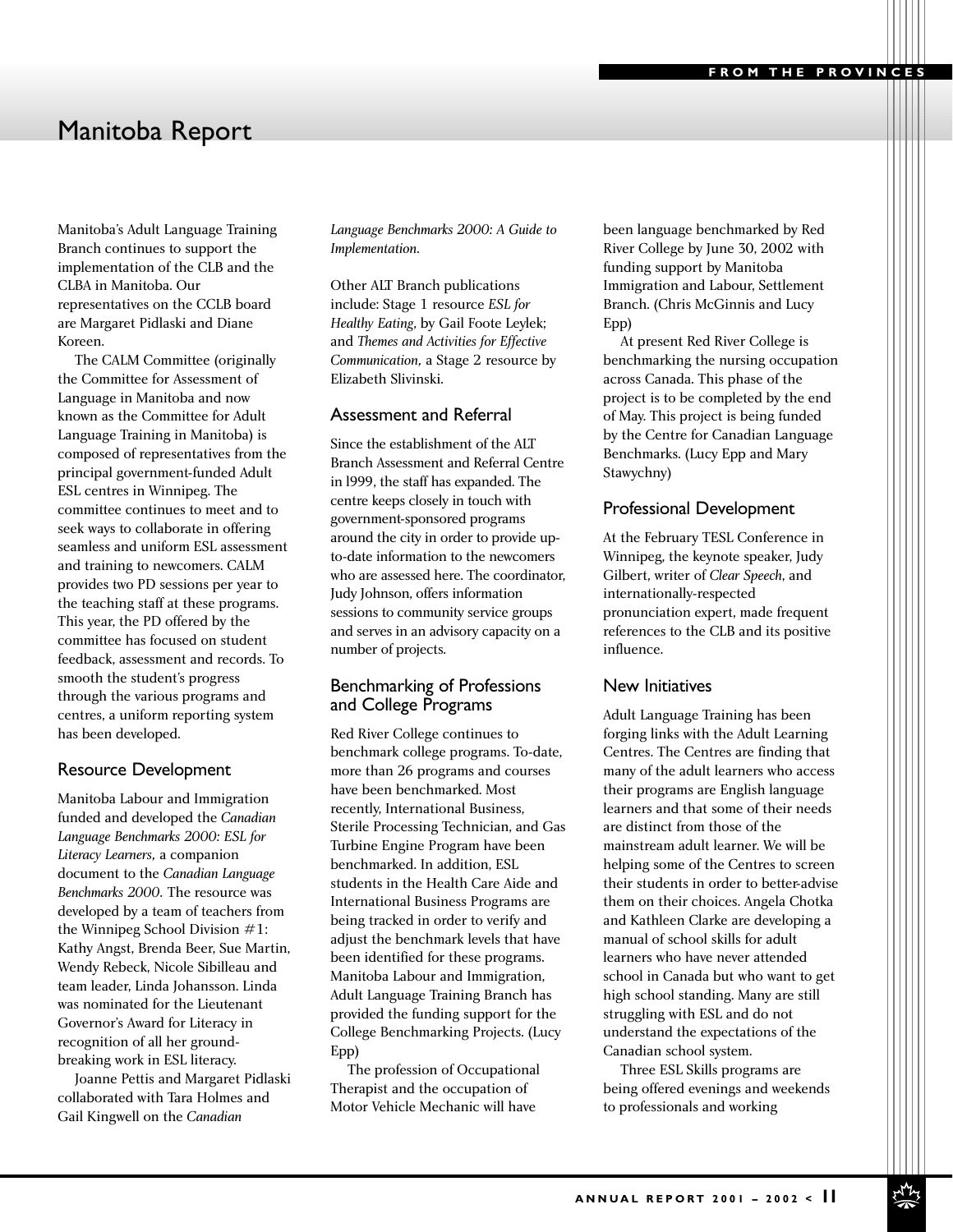### Manitoba Report

immigrants who are anxious to improve specific aspects of their English. These popular programs include Advanced Pronunciation and Accent Refinement, Writing for Professionals, and Understanding Fast

Canadian Speech. The courses are an initiative of Workplace Language Training in partnership with business, labour, immigrant serving agencies and the Department of Education, Training and Youth. Seats in these

classes will be purchased by businesses employing immigrants with specific language-training needs. Government-purchased seats will also be available for immigrants attempting to re-enter their professions of choice.

### Nova Scotia Report

In November 2000, the Nova Scotia Department of Education announced the creation of the Nova Scotia School for Adult Learning. The School for Adult Learning is an administrative body within the Adult Education Division. The School is part of a new adult learning initiative aimed at creating a more coordinated system for adults seeking to upgrade their literacy and numeracy skills and/or complete their high school or secondary education.

Funding for this initiative is provided by the Department of Education, the Department of Community Services and Human Resources Development Canada.

The School is working in partnership with existing program delivery organizations such as School Boards, Nova Scotia Community College, Collège de l'Acadie and community-based organizations.

One of the responsibilities of the School for Adult Learning is the administration of the Nova Scotia High School Graduation Diploma for Adults. This new Department of Education credential is designed to meet the needs of adults who do not have a recognized high school

diploma and who wish to acquire a credential that will allow them access to further education and training and employment. The new diploma is available in both English and French.

The High School Graduation Diploma for Adults has been developed in response to identified needs. It is partly a result of labour market demands. Occupations that require high educational levels are increasing. Workers are now expected to have increasingly sophisticated literacy and numeracy skills and to prove that they have achieved these skills. Most employers expect that new employees have a high school diploma.

Adult learners and practitioners in the field of adult learning in Nova Scotia have expressed their need for a high school graduation credential that is accessible, affordable, and recognized. As approximately 30% of Nova Scotians, 25 and older, in the year 2000 did not have a high school diploma ( Statistics Canada, Labour Force Survey), the need for an adult credential is significant.

Adults in Nova Scotia need a flexible credential that offers increased options for adult learners, taking into account their life

experiences and previous learning. The High School Graduation Diploma for Adults accepts credits from a variety of educational programs and provides opportunities for the recognition of the informal learning of adults through prior learning assessment. Adult learners will now have increased flexibility and the opportunity to include credits and/or courses from both the Adult Learning Program (ALP) and the Public School Program (PSP) towards the completion of their high school diploma.

In this implementation year (2001-2002), over 3040 Nova Scotians have enrolled in the various levels of upgrading operating under the School for Adult Learning.

Discussions are currently underway with several partners operating within the School for Adult Learning to develop strategies to address some of the critical ESL needs that have recently been identified by the immigrant-serving organizations and programs.

#### **Jean F. Smyth**

Manager, Adult Education Division Nova Scotia Department of Education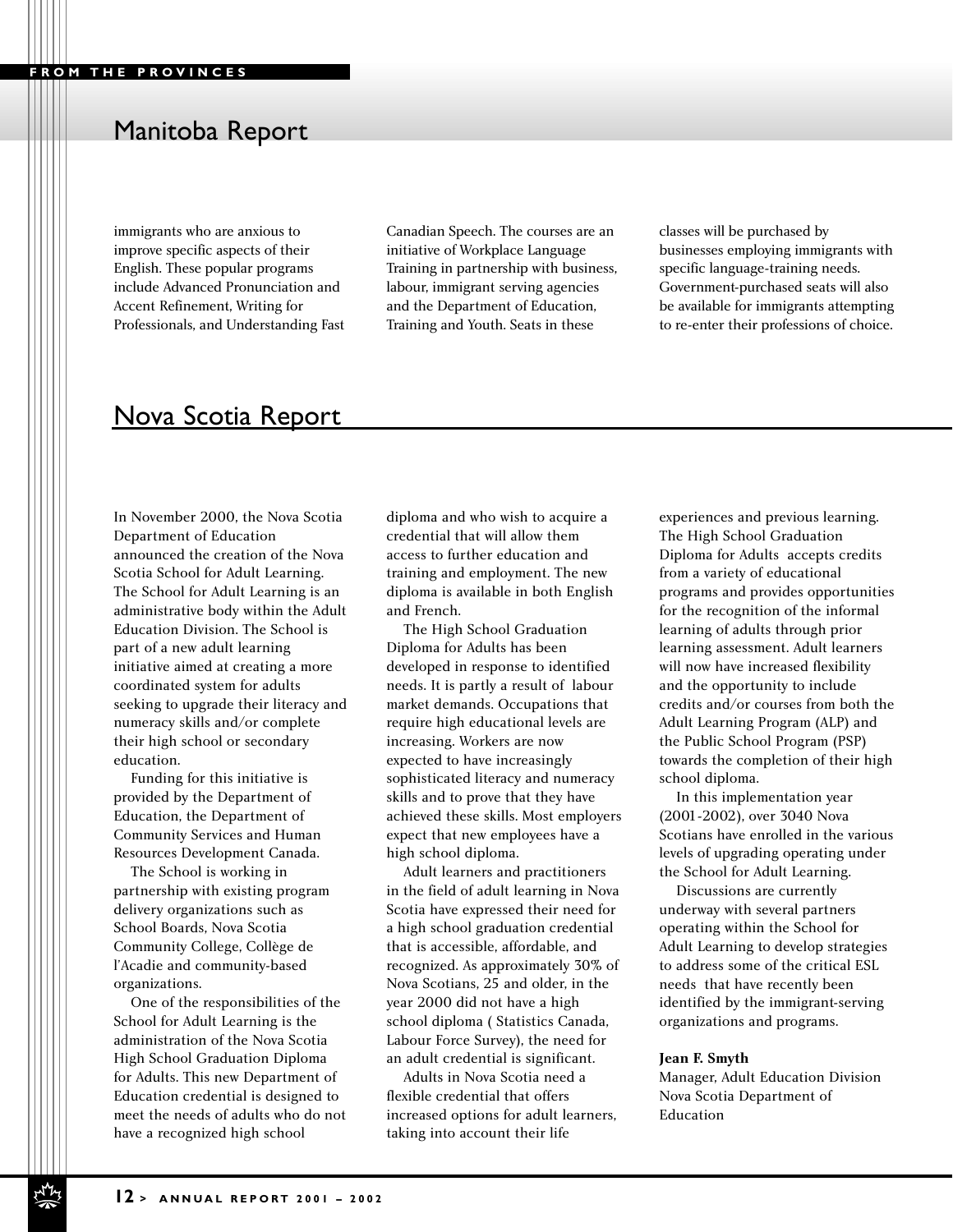### Ontario Report

Having Co-Chaired the initial group that was involved in the development of the Canadian Language Benchmarks, it was both gratifying and exciting to have the opportunity to participate as a Board member for the Centre for Canadian Language Benchmarks. During this year, Ontario has continued to work towards implementation and revision of curricula in accordance with the newly-revised edition of the Canadian Language Benchmarks document. In addition, the LINC 4/5 curriculum in Ontario is in the process of being revisited in order to reflect the changes in the revised edition of the CLB.

The appointment of Pauline McNaughton, as Executive Director, was met by the field with great

enthusiasm. The Centre has been very active in providing workshops at local PD days as well as participating in TESL Conferences. Ontario is certainly pleased to have someone of Pauline's attributes and knowledge heading this Centre.

The province of Ontario continues to provide support to the Centre for Canadian Language Benchmarks through the Ministry of Colleges, Training and Universities, not just for on-going administrative needs but also through project-based funding. Over the last year, project funding has been provided to support initiatives such as:

- > Phase 1: Benchmarking the Nursing Profession
- > Development of Learner

Outreach Materials

> Aligning the Ontario College Writing Exemplars to the CLB

To find out more about these projects see Project Summaries on pages 15 – 17.

My appointment to the CCLB Board was as an interim measure, effective in May. after the TESL Ontario Annual General Meeting Ontario will be represented on the Board by Susan Holmes, who is the incoming President.

Peggy Frederikse, representing the Ontario Government, served as board member and Chair of the Board.

#### **Shailja Verma** President, TESL Ontario

### Saskatchewan Report

In Saskatchewan, SCENES (Saskatchewan Council for Educators of Non-English Speakers) engaged every available ESL teacher, administrator, learner and volunteer to assist in the planning and promotion of the *TESL Canada 2002 conference,* 'Catching the Dream', in Regina from May 16-18. Nearly 300 people registered for the conference. Other events planned in association with the conference included: the CCLB Board of Directors Meeting (May 12 - 14) and the *Ninth National ESL Learners' Conference* (May 16 - 18). To recognize these events, Saskatchewan's Minister for Learning, the Honorable Jim Melenchuk, designated the week of May 12 - 18 to be 'English as a Second Language Week' in Saskatchewan. The City of

Regina issued a similar proclamation.

The Saskatchewan Conference Planning Committee for the *Ninth National ESL Learners' Conference*, under the leadership of conference co-chairs, Mandan Kamyab (former learner) and Harlan Weidenhammer (teacher-facilitator), both from Saskatoon, worked with Saskatchewan learners to plan the national conference. Funding was secured from TESL Canada, the CCLB and Citizenship and Immigration Canada (CIC). Nearly 50 learners attended, with nine coming from out of province. Key note speakers included: Artur Gudowski, Instructor at SIAST (Saskatchewan Institute for Applied Science and Technology) and former Chair of the first National Working Group on Language Benchmarks, and

Marj Nainaar, Executive Director for the Prince Albert Multicultural Council. Ms Nainaar is a strong advocate for newcomers and has been recognized provincially and nationally for her work in advancing multicultural and settlement initiatives.

The Government of Saskatchewan announced the reorganization of several government departments in March. Effective April 1, 2002, Saskatchewan Education and Saskatchewan Post-Secondary Education and Skills Training were amalgamated with Provincial Libraries and the *Kids First Initiative* to form a new department, Saskatchewan Learning. This new department will focus on all education activities, from early childhood through to late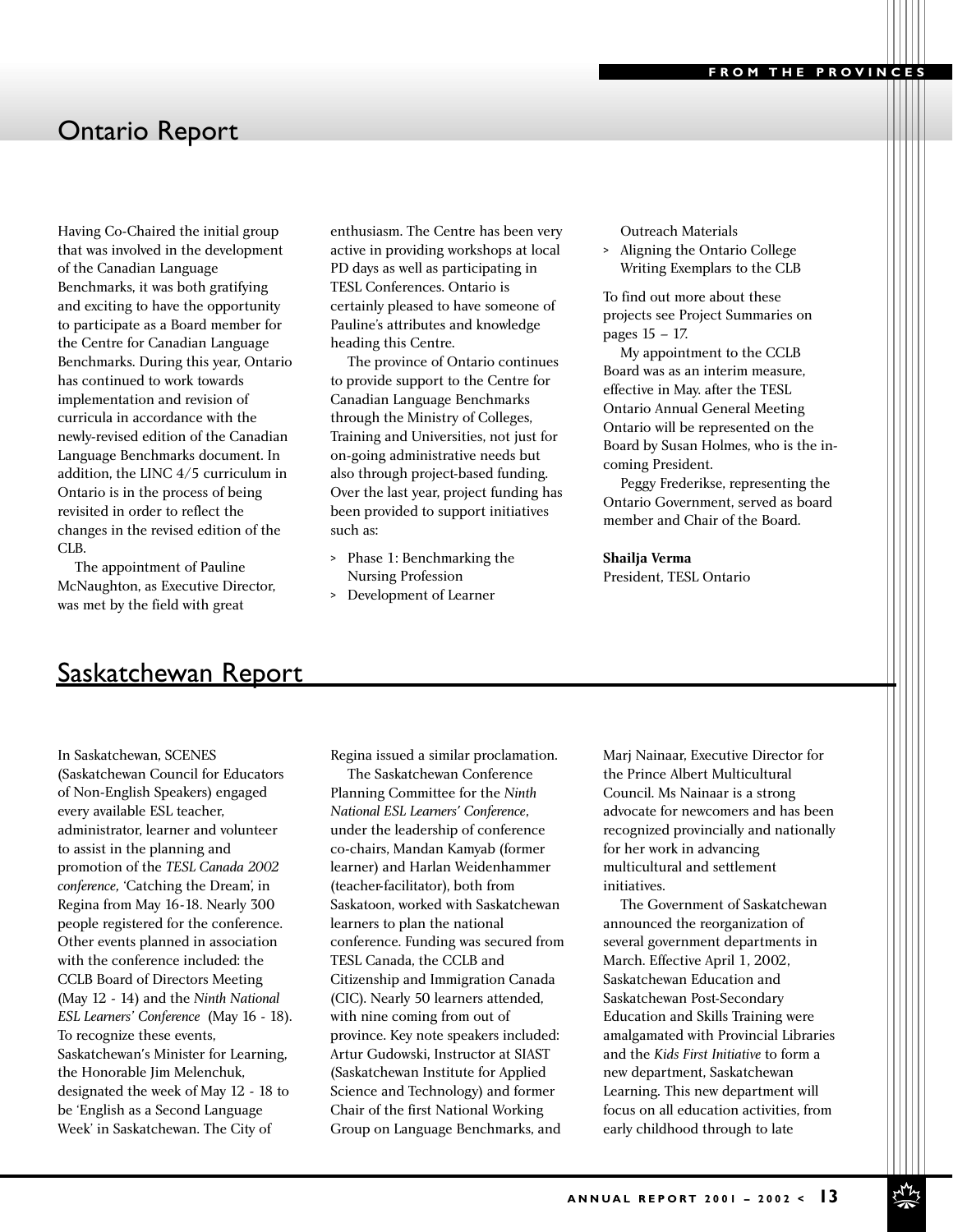### Saskatchewan Report

adulthood. Initiatives already begun under previous department mandates will continue under the new department's mandate. For example, Saskatchewan Learning will continue to support the development of a Provincial Literacy Strategy for Saskatchewan. Saskatchewan Learning has two learners on the Provincial Literacy Steering Committee, one of whom is Qinglai Zhang, a former ESL learner and volunteer with Regina Open Door Society and a strong advocate for ESL learners in Saskatchewan. Provincial literacy consultations last fall showed that a significant number of learners in the province's adult literacy system were ESL learners who had completed LINC (Language Instruction for Newcomers to Canada) but needed to further develop their literacy

skills. Under consideration for development within the Provincial Literacy Strategy are actions to support ESL instruction. The strategy will build on other provincial strategies. For example, the province's Immigration Branch at Governmental and Aboriginal Affairs is in the process of completing community consultations that will help to define the development of a provincial settlement retention strategy for newcomers.

In Saskatchewan, all adult ESL programs funded by CIC use the Canadian Language Benchmarks (CLB). While Saskatchewan Learning has not formally adopted the Canadian Language Benchmarks, the department will be reviewing how the CCLB's ESL Literacy Benchmarks can be incorporated into

development of curriculum standards and benchmarks for Saskatchewan's Basic Education and Adult Literacy programs. The other important event taking place in Saskatchewan is the *Aboriginal Literacy Gathering* in Fort San from May 14 - 16. Participants at this "gathering" will be looking at second language/literacy issues Aboriginal learners in the province face. Proceedings of this event will be taken forward to Saskatchewan Learning to be incorporated into the Provincial Literacy Strategy for Saskatchewan.

Donna Woloshyn served on the Board as the representative from the Government of Saskatchewan and Gayvin Franson served on the Board as the representative from SCENES.

"In Saskatchewan, all adult ESL programs funded by CIC use the Canadian Language Benchmarks (CLB)."

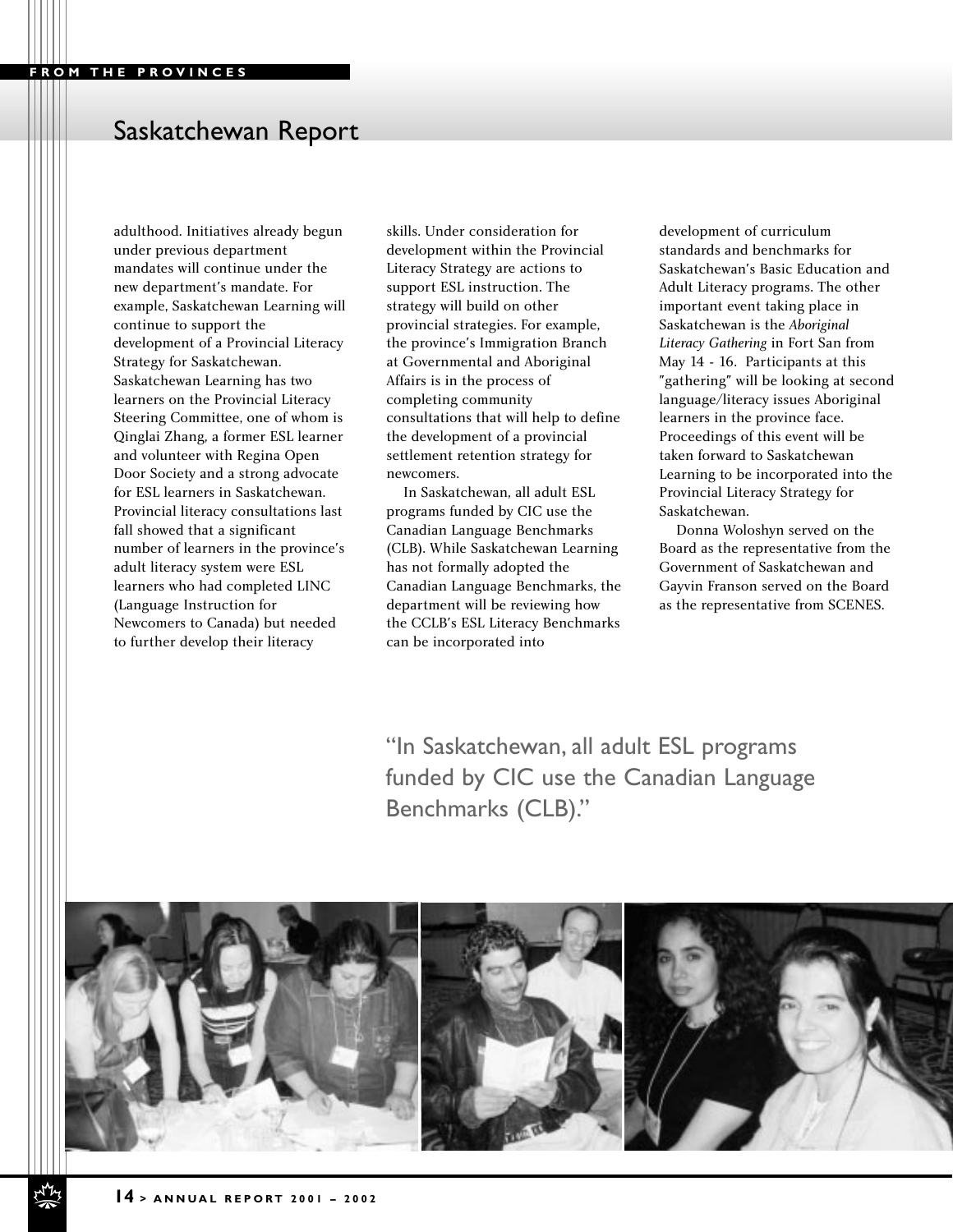### Projects Summary

#### 1. Development and Validation of CanTEST Versions for Canadian Language Benchmarks (CLB)

*Funded by the Government of Ontario*

In March, 2000, the University of Ottawa was contracted to develop a test that could assess learner proficiency in Canadian Language Benchmarks (CLB) higher than those measured by the CLBA test (which assesses learners between CLB Levels 1-8). The project had two goals: (1) To establish the relationship between Canadian Test of English for Scholars and Trainees (CanTEST) scores and align them with CLB Levels 7 - 11, and (2) To assess the CanTEST's validity in relation to the CLB, which could then be modified as needed during the test development phase of the project to ensure a content validity level as high as possible. Jennifer St. John and Margaret Des Brisay led the research team that compiled, developed, and validated CanTEST versions using *Canadian Language Benchmarks 2000: English as a second language for adults* as a guide for designing test texts and tasks.

#### 2. Canadian Language Benchmarks 2000: ESL for Literacy Learners

*Development funding by Manitoba Labour and Immigration, with funding for marketing, promotion, launching and distribution provided by Human Resources and Development Canada, National Literacy Secretariat*

The *Canadian Language Benchmarks 2000: ESL for Literacy Learners* was developed to provide resources to ESL Literacy teachers/program

developers and to help them determine the developmental level of activity of their students so that they can design appropriate teaching/learning activities. During extensive consultations in the summer of 1999, the national ESL community gave input which resulted in a national advisory group and the creation of a national validation process involving learners, teachers, administrators, government officials, members of immigrant serving groups, and an ESL literacy benchmarks reference group. The *CLB 2000 for Literacy Learners* was developed by a team of teachers in the Winnipeg School Division Adult ESL Literacy program, led by Linda Johansson, M.Ed (TESL). The result is a clearly-written resource manual with a wealth of practical teaching suggestions and descriptions of literacy competencies laid out in a progression for reading, writing, and numeracy skills for ESL adult learners with little or no literacy skills in their first language (L1), or for those learners literate in non-Romanic L1s but who may have difficulty learning reading and writing basics in English.

#### 3. Companion Documents to the Canadian Language Benchmarks 2000: English as a second language for adults

*Main funding partner was Citizenship and Immigration Canada, with additional funding from the governments of Ontario, Alberta, Manitoba, and British Columbia.*

The revised version of the original *Canadian Language Benchmarks Working Document (1996)* was issued in September 2000 as *Canadian Language Benchmarks 2000: English as* *a second language for adults* (CLB 2000). The author of this important document, Grazyna Pawlikowska-Smith, also prepared two companion pieces to provide a more in-depth study and support of the CLB 2000. These documents have now been published on-line and can be downloaded from our website at http://www.language.ca

*Canadian Language Benchmarks 2000: Theoretical Framework* contains a discussion of the theoretical background and philosophical foundation on which Canadian Language Benchmarks 2000 was built as well as the CLB assessment / evaluation rating scales, an overview of the CLB global profiles of Benchmarks 1-12, a glossary of terms, and a bibliography.

*Canadian Language Benchmarks 2000: Additional Sample Task Ideas* builds on Canadian Language Benchmarks 2000 with an extensive listing of additional sample task ideas for Reading, Listening, Speaking and Writing Benchmarks.

#### 4. Canadian Language Benchmarks 2000: A Guide to Implementation

*Development of the Guide was funded by Alberta Learning and Manitoba Department of Labour and Immigration. Publication and distribution was funded by Alberta Learning and Citizenship and Immigration Canada.*

The *Canadian Language Benchmarks 2000: A Guide to Implementation* was developed primarily for both novice and experienced Adult ESL teachers and program administrators who want to use the Canadian Language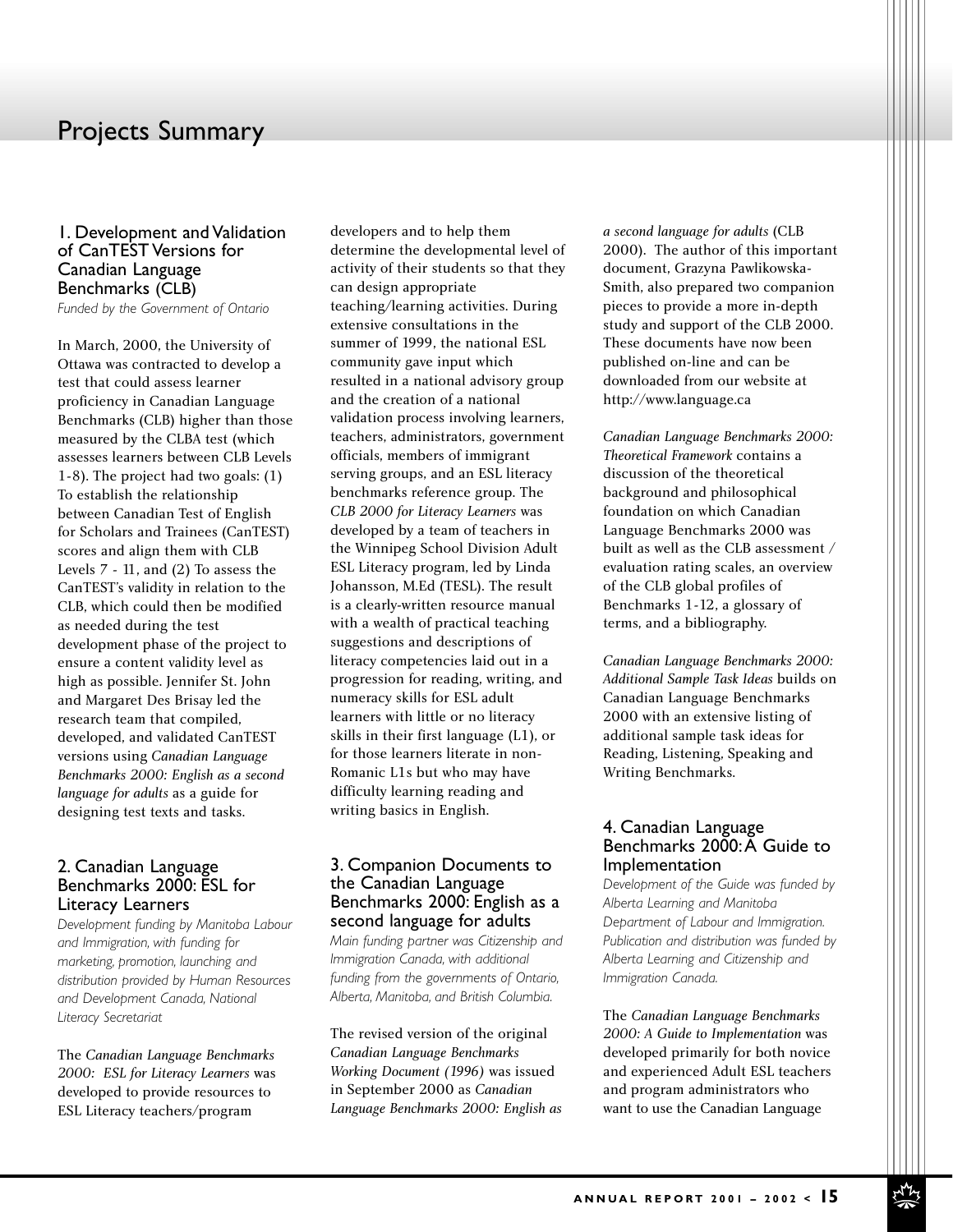### Projects Summary

Benchmarks (CLB) as a basis for curriculum and program development. Nationally, ESL stakeholders had expressed the need for a Guide to provide support for applying the CLB in their programs. Field experts from both Alberta and Manitoba worked collaboratively to develop the Guide: Margaret Pidlaski and Joanne Pettis were Manitoba's half of the writing team, and Tara Holmes and Gail Kingwell the Alberta half. Dr. David Mendelsohn, as academic reviewer, tested the Guide in twelve test sites across the country and provided feedback and validation. The Guide was published in the Spring of 2001 and provides detailed information to support CLB implementation in a variety of adult ESL teaching contexts, and discusses practical ways of linking language learning in Canadian classrooms to the CLB.

#### 5. Learner Outreach Materials

*Funded by the Government of Ontario.*

Since the inception of the Canadian Language Benchmarks (CLB) in 1996, the focus has been to educate and inform the ESL professional community, and to support the alignment of curriculum and program structure with the CLB. However, immigrants and newcomers to Canada are the ultimate benefactors of the CLB and the primary client group of the CCLB. Traditionally they have been less informed and aware of what the CLB are, and their impact on the settlement and integration process as a national language standard. A CCLB external study in May 2000 (funded by Ontario) reinforced the necessity to reach out to these groups. Pat Meek was the consultant hired by the CCLB

to prepare the outreach materials. The CCLB informational and educational strategy to reach this primary client base met the following goals:

- > Clarify for learners the requirements and documentation of the English proficiency in CLB terms
- > Help learners navigate through the complexities, prerequisites, and screening processes in order to access language, skills training, and academic programs
- > Inform learners of numerous CLB related projects designed to assist newcomers, training institutions, and employers to utilize the CLB in efforts to break down barriers
- > Report to learners on CCLB initiatives to work with professions and trades organizations to assist integrating newcomers into the job market with the development of specialized language assessment tools
- > Advise learners on the use of the CLB to assess competency levels in a number of occupationally specific programs/courses in some post-secondary institutions
- > Seek learner input in future promotion/development of CLB
- > Direct learners to the CCLB web site for more information or to obtain various materials

#### 6. English Language Occupational Analysis of the Nursing Profession Expressed in Canadian Language **Benchmarks**

*Funded by the governments of Ontario and Alberta*

The intent of this project was to conduct an English language

occupational analysis of the Nursing profession, expressed in Canadian Language Benchmarks (CLB). This analysis was to include registered nurses (RNs), registered practical nurses (RPNs), registered nursing assistants (RNAs), and licenced practical nurses (LPNs). This project was designed to address the critical nursing shortage in Canada. The urgent need to benchmark the nursing profession will allow a specialized language assessment instrument to be designed for evaluating language skills of foreign trained nurses who apply to practice in Canada. In 2001-2002, the Ontario government funded a feasibility study, *Benchmarking the Nursing Profession and Developing an Occupational Specific Assessment Instrument*, which surveyed over 50 professional nursing stakeholder organizations across Canada (occupational groups and regulatory bodies). Ninety-two percent of respondents indicated they felt a nursing language assessment tool would be of benefit, in light of the inadequacy of other tests currently used (e.g. Test of English as a Foreign Language (TOEFL) and Test of Spoken English (TSE)), which respondents indicated did not accurately evaluate the communicative ability of foreigntrained nurses within a nursing setting. Phase I of the project (benchmarking language used in nursing) was awarded to Manitoba's Red River Community College. The researchers are Lucy Epp and Mary Stawychny, with Audrey Bonham acting as Project Manager and Dr. Alistair Cumming, Head of the Modern Language Centre at Ontario Institute for Studies in Education, acting as consultant.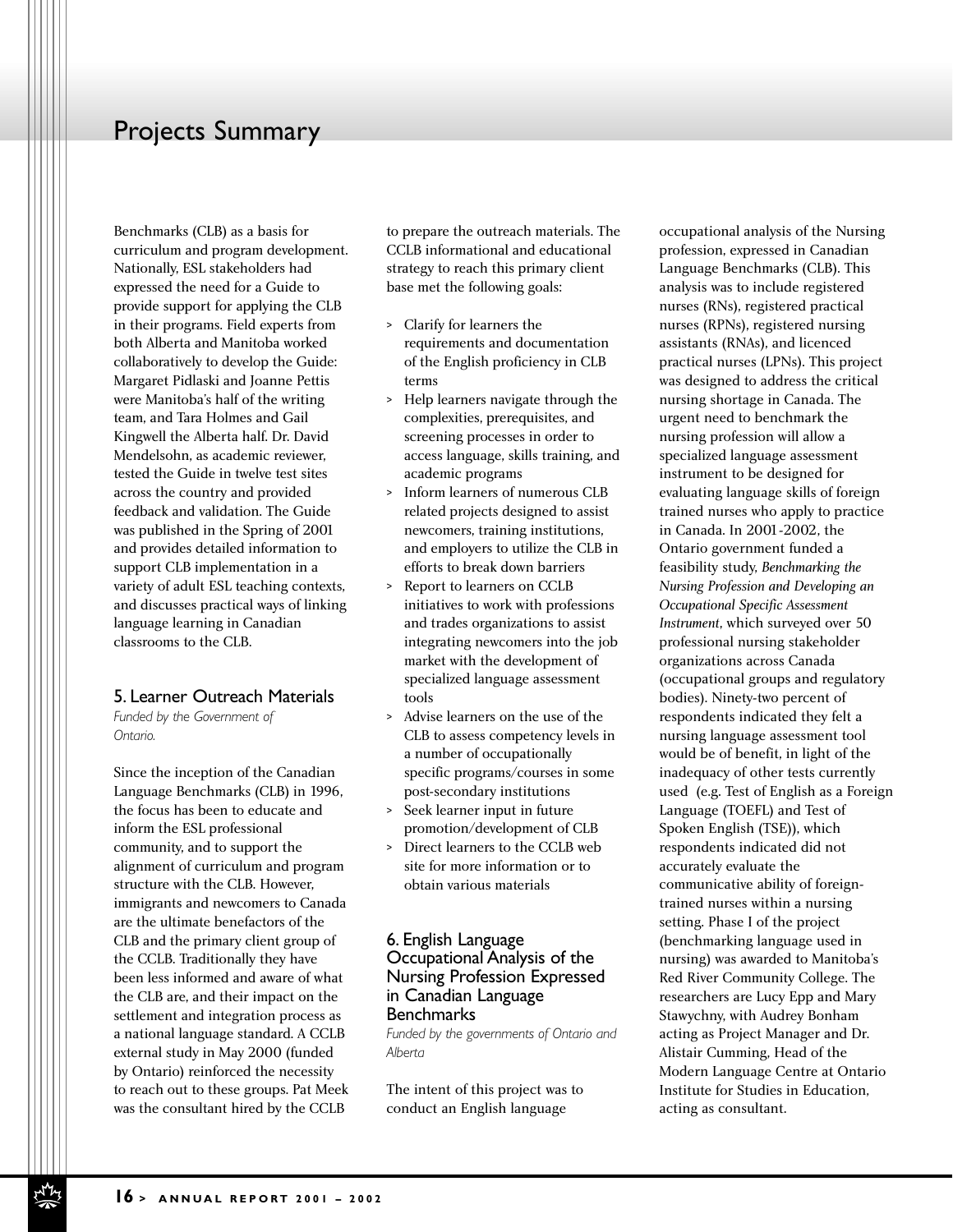### Projects Summary

#### 7. Implementation of the "Streamlined" Canadian Language Benchmarks Placement Test (CLBPT)

*Funded by Citizenship and Immigration Canada, as well as the governments of Ontario and Alberta with in kind contributions from the British Columbia and Manitoba governments.*

In 1999-2000, the CCLB initiated a project to develop a task-based placement tool to determine adult ESL proficiency in four skill areas: Listening, Speaking, Reading, and Writing. The contract to develop the test was awarded to the Association of Adult and Continuing Education School Board Administrators of Ontario (CESBA). The 'Streamlined Test' (CLBPT) was to provide an alternative to traditional and morethorough test instruments in order to assist ESL instructors in the testing and placement of students in remote areas and other locations where CLBA-trained assessors are not available, as well as to help CLBAtrained assessors to reduce any backlogs during high-volume periods in centres across Canada. In July 2001, a pilot study was conducted by Dr. Philip Nagy to determine if the CLBPT would be a reliable and efficient test and if it could be used for the same low-stakes decisions for which the CLBA was designed. The CLBPT was launched at TESL Canada in Regina in May, 2002. Widespread

implementation is targeted towards LINC and non-LINC ESL programs currently doing assessments in their regions. The CLBPT includes:

- > CLBPT Test kit, consisting of a Guide Book, Reading and Writing Tests, a Listening/Speaking Assessment Log, an accompanying photo-story and audio tape, cover sheets for the CLBPT and administration guidelines
- > CLBPT Training materials include the CLBPT Training Manual and video cassette (with 10 taped interviews) which is included in the price of the CLBPT kit.

#### 8.Aligning the Ontario College Writing Exemplars to the Canadian Language Benchmarks *Funded by the Government of Ontario*

In Ontario, many adult newcomers begin their settlement and integration process by attending ESL classes in order to attain the language proficiency required to pursue mainstream academic and skills training programs and obtain employment. When ESL learners move onto mainstream opportunities in secondary schools and colleges, they are faced with new prerequisites and screening processes according to the admission standards of the individual institution. Currently, each Ontario college uses various

methods to identify writing skill levels of their students. For this reason, the task to identify and develop an alignment tool on a provincial level is a real challenge. The OCWE project will provide common standards of writing skill levels for all applicants to Ontario college programs, as well as current college students. The Heads of Language (HOL), the Ontario provincial organization responsible for English/communications instruction in the Colleges of Applied Arts & Technology (CAAT) approached the CCLB and proposed a partnership in the development of the OCWE. The role of the CCLB was to consult with, and provide advice to, the OCWE Project on the development of exemplars, and to assist in the alignment of the OCWE and the Canadian Language Benchmarks. Andrea Strachan, has been contracted as researcher to work with the OCWE project team. The outcomes of the project will be two-fold:

- 1. To provide a province-wide, common understanding of the various levels of English usage, and
- 2. To provide clear communication, facilitated through understanding and terminology, about the levels of writing skills required for success in 1, 2, and 3 year college programs, including pre-college, remedial, and developmental

"In Ontario, many adult newcomers begin their settlement and integration process by attending ESL classes..."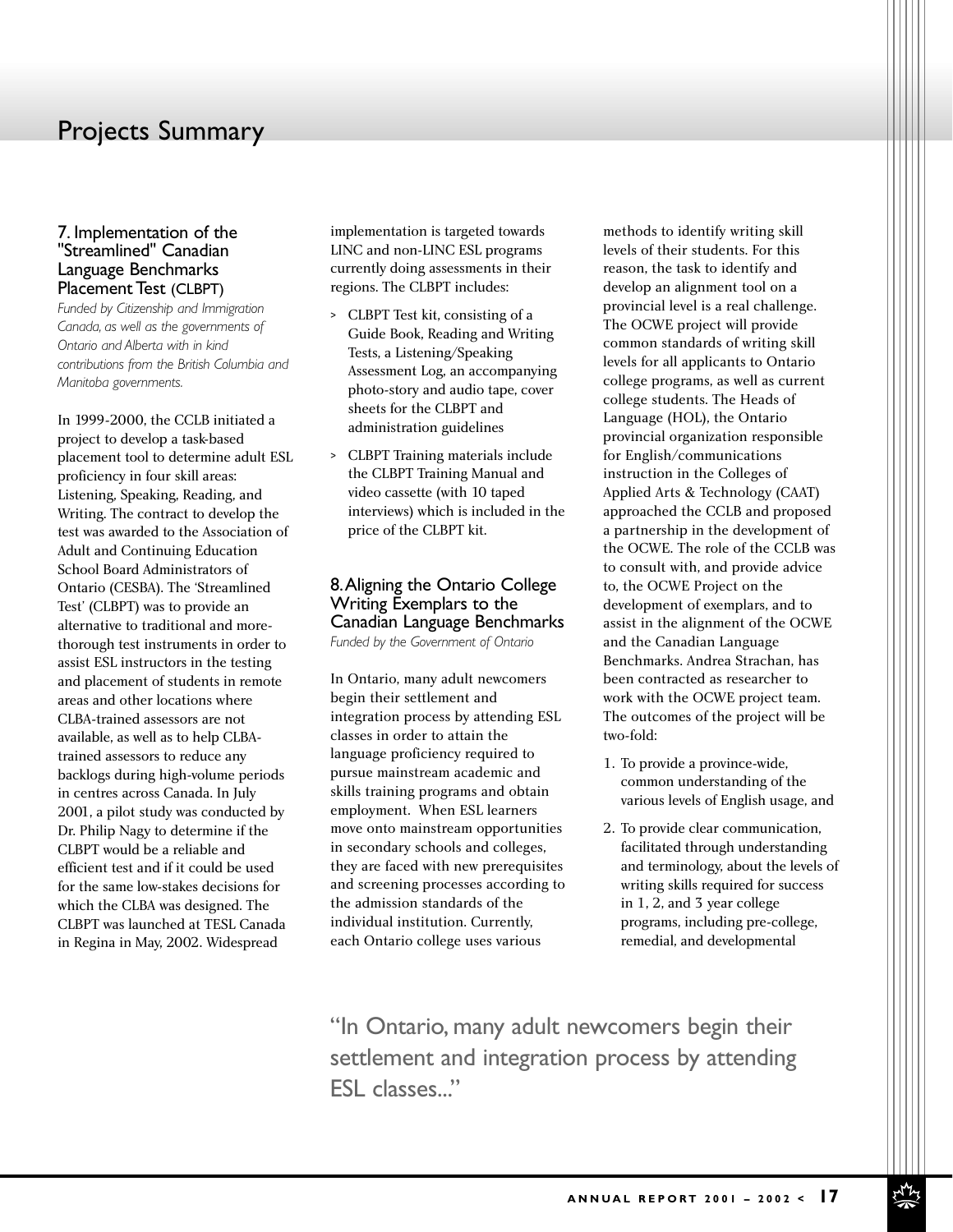### LINC Assessment Centres Report

In the fall of 2002, the LINC Assessment Centres across Canada will be celebrating a milestone: their 10th year anniversary. In Ontario, the celebration began in February at the Ontario LINC Assessors' Conference. Approximately 90 assessors were present, 11 of whom were the first assessors to be trained during August to October of 1992.

Since 1996, 367 assessors have been trained to use the CLBA across Canada. Sixty-three percent of assessors are based out of Ontario. Pierre Gaulin, Director of Settlement and Port of Entry Operations, Ontario Region estimates that 46,000 to 48,000 CLBA assessments have been conducted each year since 1997 for LINC placements across Canada.

#### The YMCA LINC Assessment Centre of Greater Toronto

averages 23,000 assessments per year. There are 30 assessors working out of 3 centres. A fourth location will be fully-operational by the summer. Our statistics indicate that LINC 3 is the median level and the number of clients assessed at LINC 4 and 5 combined, equals the number of those assigned a LINC 3. Approximately 60% of newcomers are Independent; 26% are Family Class and 14% have Refugee status. Gender breakdown is 63% female and 37% male. The majority of the clients possess at least a secondary diploma. The top two language groups remain constant: Mandarin and Russian. The Centre is participating in the Immigration-Contribution Accountability Measurement System (I-CAMS) pilot project and expects to convert to the new Ontario wide Automated Reservation System (ARS).

#### The CLTA in Peel & Halton

Regions has 4 centres located in Mississauga, Malton, Brampton-Peel and Halton. Ten assessors, one of which is an itinerant Halton assessor, serve this region. There has been a 57% increase in assessments from 2000 to 2001. Almost 56% of assessed clients are classified as "secondary migration". The changing profile of clients depicts a higher level of education and language competency: 58.1% completed 13 plus years of education, out of which 32.84% had a Bachelor's degree. 71% are between the ages of 30 and 40. Although the top five countries are India, Pakistan, China, Korea and Sri Lanka, the top five languages are Punjabi, Mandarin, Urdu, Arabic and Spanish.

At the Thunder Bay Multicultural Association the Program Director, Cathy Woodbeck is pleased to announce that Rosalind Maki has been hired as the LINC assessor since July 2001. Cathy can focus on the daily operations of the Association while Rosalind looks after assessment.

#### The National Capital Region YMCA-YWCA Language &

Resource Centre has been at its new location for just over a year. The Centre continues to see a significant rise in assessments. Also, more clients are finding their way to the Centre within the early days of arriving in the Ottawa area. There are seven assessors administering the CLBA & CLBLA tools and two assessors trained to use the French language assessment tool. Since being a pilot site for the CLBPT

last year, assessors look forward to using this tool during peak intake periods.

#### The Kitchener-Waterloo YMCA Language Assessment

Centre has hired Ubavka Ivanovic to assess. This Centre is proud to announce that all assessors passed the re-certification tests with flying colours. The new ARS is now being used. In the past year, the Centre hosted four service providers' networking meetings and attended an estimated 50 meetings of various kinds. Over 100 people marked the LAC's 10th anniversary by attending a very successful Open House.

The Cross Cultural Learner Centre in London, Ontario

continues to provide proof of the adage that "the more things change, the more they remain the same". We are pleased to announce Marcela Moc from Windsor is now assessing in London. The major language groups continue to be Spanish, Arabic and Mandarin. We have seen an increase in clients from Afghanistan, Sudan and Korea. Most of the clients are government-sponsored refugees. The next largest group is independents followed by family-sponsored newcomers, investors and entrepreneurs. The next two challenges for the Centre are: the implementation of Automated Reservation System and imminent move to a new location by the end of the summer.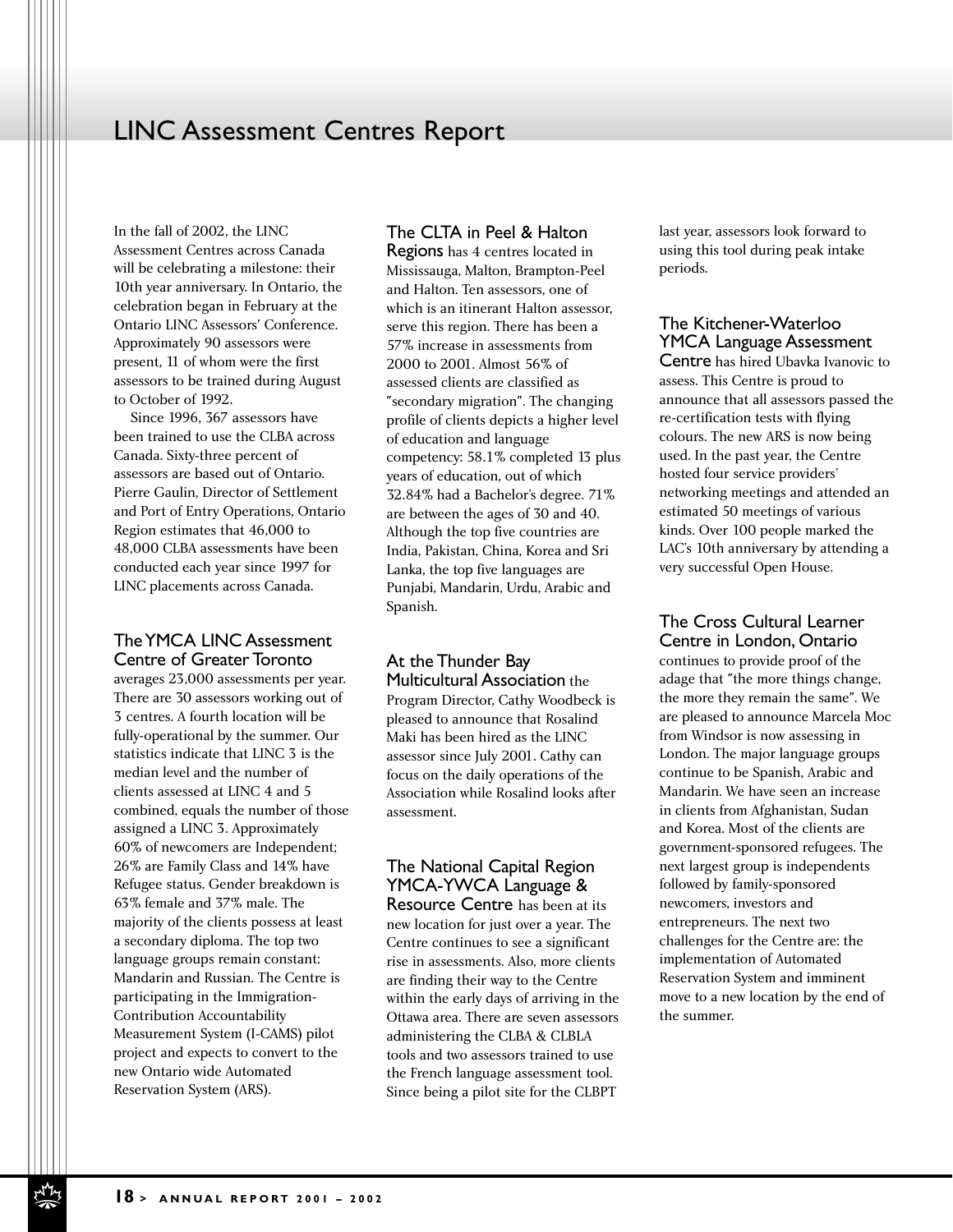### LINC Assessment Centres Report

#### **The Maritimes**

CLBA Program at Metropolitan Immigrant Settlement Association (MISA) in Halifax, Nova Scotia has been tracking changes in CLB assessment levels from 1998-2002. Generally, clients entering Halifax are being assessed at higher CLB levels. There has been a 10 % increase in LINC 4+ clients. This site is participating in CIC's I-CAMS pilot project from April to July. MISA also provides languagerelated research and support to The Community and Adult Education unit at MISA and Halifax immigrant serving agencies. Recent projects include needs assessment for new advanced ESL program and TOEFL pre-testing for MISA TOEFL course.

### The Association for New

Canadians in Newfoundland has one CLB assessor in St. John's who also teaches at The Association for New Canadians Adult ESL Training Centre. This is the only LINC school in the province. Last year 90 government-sponsored students and 22 paying students were assessed using the CLBA. The breakdown in levels is as follows: Literacy – 13 %; LINC 1, 2 and 3 – 62 %; LINC 4 &5 – 18 % and beyond LINC  $5 - 4$  %.

The PEI Association for

Newcomers to Canada is the only Centre in PEI using CLBA for LINC. The province receives approximately 150 newcomers per year with 30 % of those being eligible for LINC. The challenge in assessment and instruction is that the intake periods are sporadic. Generally the majority of clients are assessed at Levels 1 & 2.

LINC assessors across Canada look forward to the next decade of welcoming, assessing and referring newcomers to LINC and ESL classes as the first steps to settling in this country.

"The province receives approximately 150 newcomers per year with 30% of those being eligible for LINC."

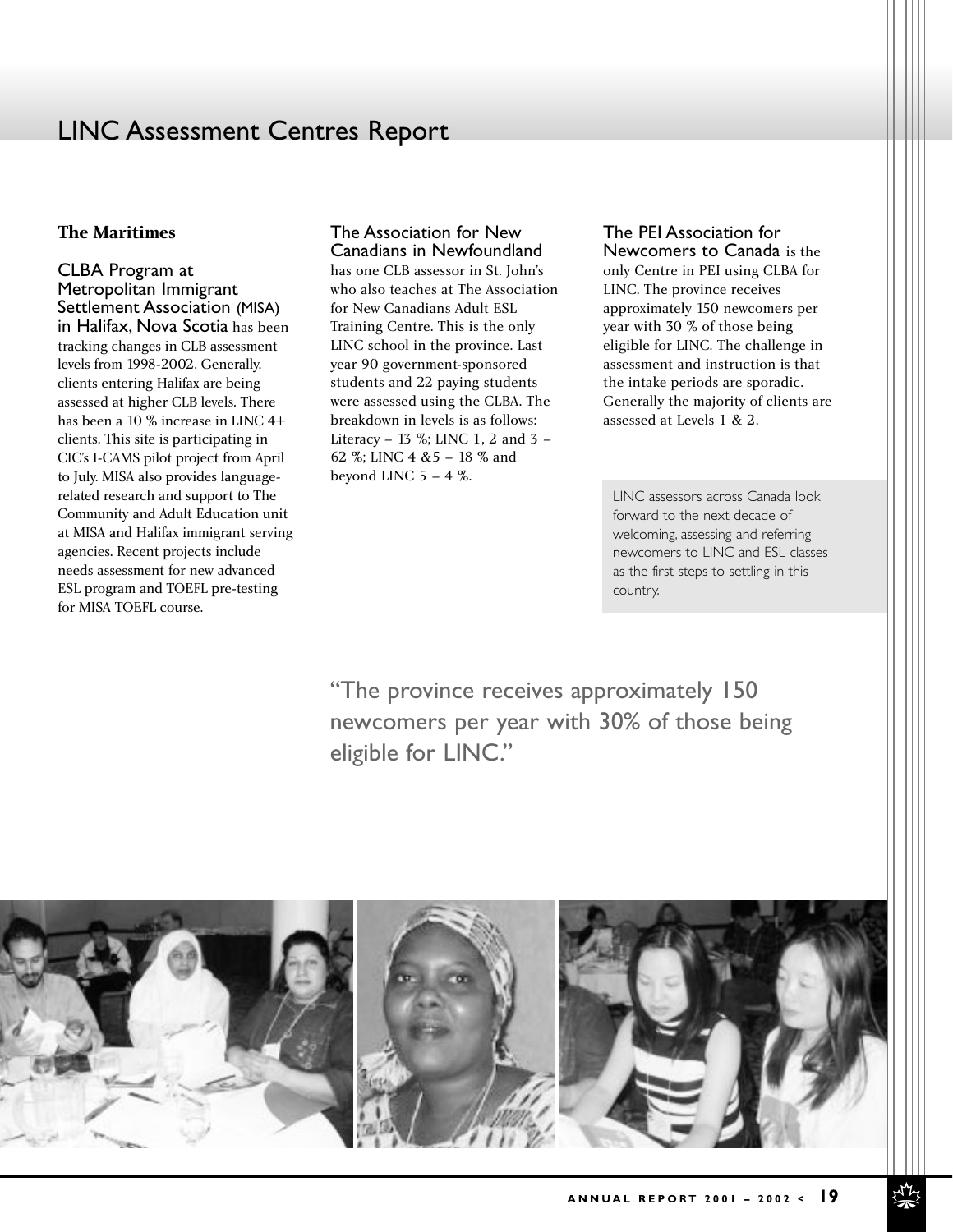### Rapport du MRCI

Initiatives de la Direction des politiques et programmes du MRCI durant l'année 2001-2002 pour promouvoir l'utilisation des *Niveaux de compétences en français langue seconde* dans le cadre des cours offerts aux immigrants

- > La formation initiale dispensée aux professeurs en vue de l'utilisation des *Niveaux de compétence*, s'est poursuivie et a été étendue à l'ensemble des professeurs occasionnels à l'emploi du Ministère.
- > Des activités de perfectionnement destinées aux professeurs ont aussi eu lieu cette année; elles portaient sur l'élaboration de tâches évaluatives permettant de déterminer les *Niveaux de compétence* atteints par les étudiants en fin de cours.
- > La production de prototypes d'épreuves, permettant de déterminer les *Niveaux de compétence* atteints par les étudiants en fin de cours, s'est également poursuivie cette année afin de couvrir l'ensemble des cours à temps complet dispensés par le Ministère et ses organismes partenaires.
- > Les prototypes ont été expérimentés au cours de l'année et ont fait l'objet d'une première révision; les tâches de compréhension écrite ont fait l'objet d'une analyse d'items et d'une analyse TRI (modèle de Rasch) menée sous la responsabilité de Michel D. Laurier, professeur à la Faculté des Sciences de l'éducation de l'Université de Montréal.
- > Une *Grille pour l'évaluation du niveau de compétence en français des candidats à l'immigration* a été mise au point; il s'agit d'une version adaptée des *Niveaux de compétence*, exclusivement axée sur l'évaluation de la compétence en interaction orale, conçue pour être utilisée dans le cadre des entrevues que doivent passer les candidats à l'immigration qui désirent s'établir au Québec; elle remplace l'instrumentation utilisée auparavant par les agents

d'immigration du Ministère pour déterminer le niveau de compétence des candidats en français.

- > Une activité de formation a été dispensée à plusieurs reprises par les professionnels du SPPF afin d'assurer la formation initiale de l'ensemble des agents d'immigration du Ministère à l'utilisation de cette *Grille*.
- > La réforme des cours à temps partiel destinés aux immigrants prévoit également que les organismes de formation devront transmettre au Ministère les résultats obtenus par les étudiants à la fin de certains cours; ces résultats devront également être exprimés en termes de *Niveaux de compétence*.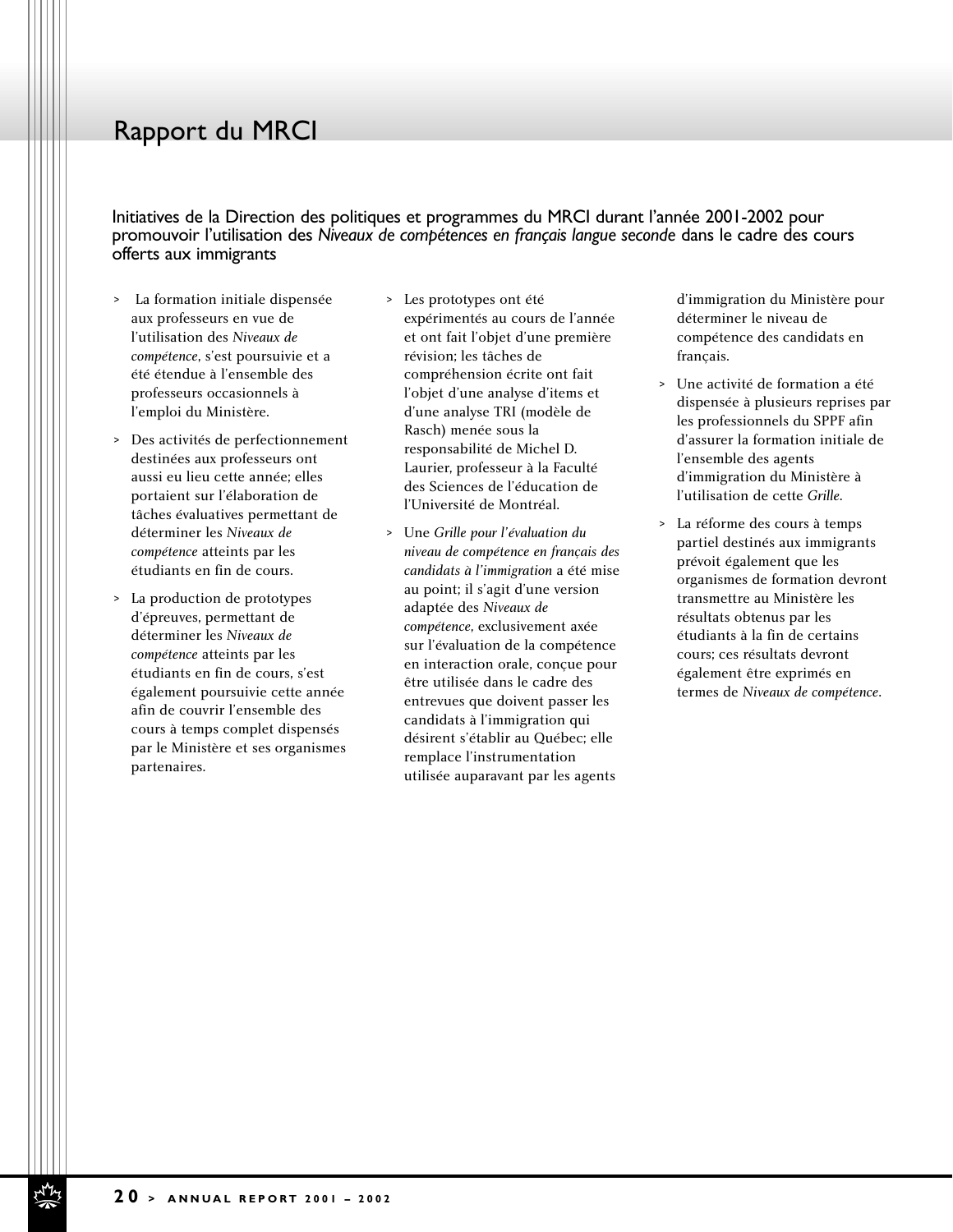## Financial Report

The condensed financial information below has been extracted from the CCLB Audited Financial Statements together with unaudited in-kind contributions. The report of Welch and Company LLP, the auditors, and complete audited financial statements, which include notes and more detailed supplementary financial information, are available for examination by contacting the CCLB.

#### Statement of Financial Position as at March 31, 2002

| <b>ASSETS</b>                            | 2002           | 2001      |
|------------------------------------------|----------------|-----------|
| <b>Current Assets</b>                    | $\mathfrak{P}$ | \$        |
| Cash                                     | 112,436        | 71,608    |
| Contributions receivable                 | 91,794         | 57,438    |
| Other receivables                        | 2,560          |           |
| Prepaid expenses                         | 4,607          | 3,403     |
| GST recoverable                          | 12,200         | 6,970     |
|                                          | 223,597        | 139,419   |
| <b>CAPITAL ASSETS</b>                    | 7,713          | 8,329     |
|                                          | \$231,310      | \$147,748 |
| <b>LIABILITIES AND NET ASSETS</b>        |                |           |
| <b>Current Liabilities</b>               |                |           |
| Accounts payable and accrued liabilities | 96,218         | 18, 123   |
| Deferred contributions                   | 35,640         | 63,728    |
| Deferred capital grants                  | 2,719          |           |
|                                          | 134,577        | 81,851    |
| <b>Net Assets</b>                        |                |           |
| Invested in capital assets               | 4,994          | 8,329     |
| Unrestricted                             | 91,739         | 57,568    |
|                                          | 96,733         | 65,897    |
|                                          | \$231,310      | \$147,748 |

| <b>CONTRIBUTIONS IN KIND (UNAUDITED)</b> |                                                                                                                              |  |  |
|------------------------------------------|------------------------------------------------------------------------------------------------------------------------------|--|--|
| Donor                                    | <b>Contributions</b>                                                                                                         |  |  |
| Citizenship and Immigration Canada       | Travel and accommodation costs for meeting attendance.                                                                       |  |  |
| Government of Alberta                    | Travel and accommodation costs for meeting attendance.                                                                       |  |  |
| Government of British Columbia           | Travel and accommodation costs for meeting attendance, hosting teleconferences,<br>and participation in CLBPT field testing. |  |  |
| Government of Manitoba                   | Travel and accommodation costs for meeting attendance, and participation in<br>CLBPT field testing.                          |  |  |
| Government of Ontario                    | Travel and accommodation costs for meeting attendance.                                                                       |  |  |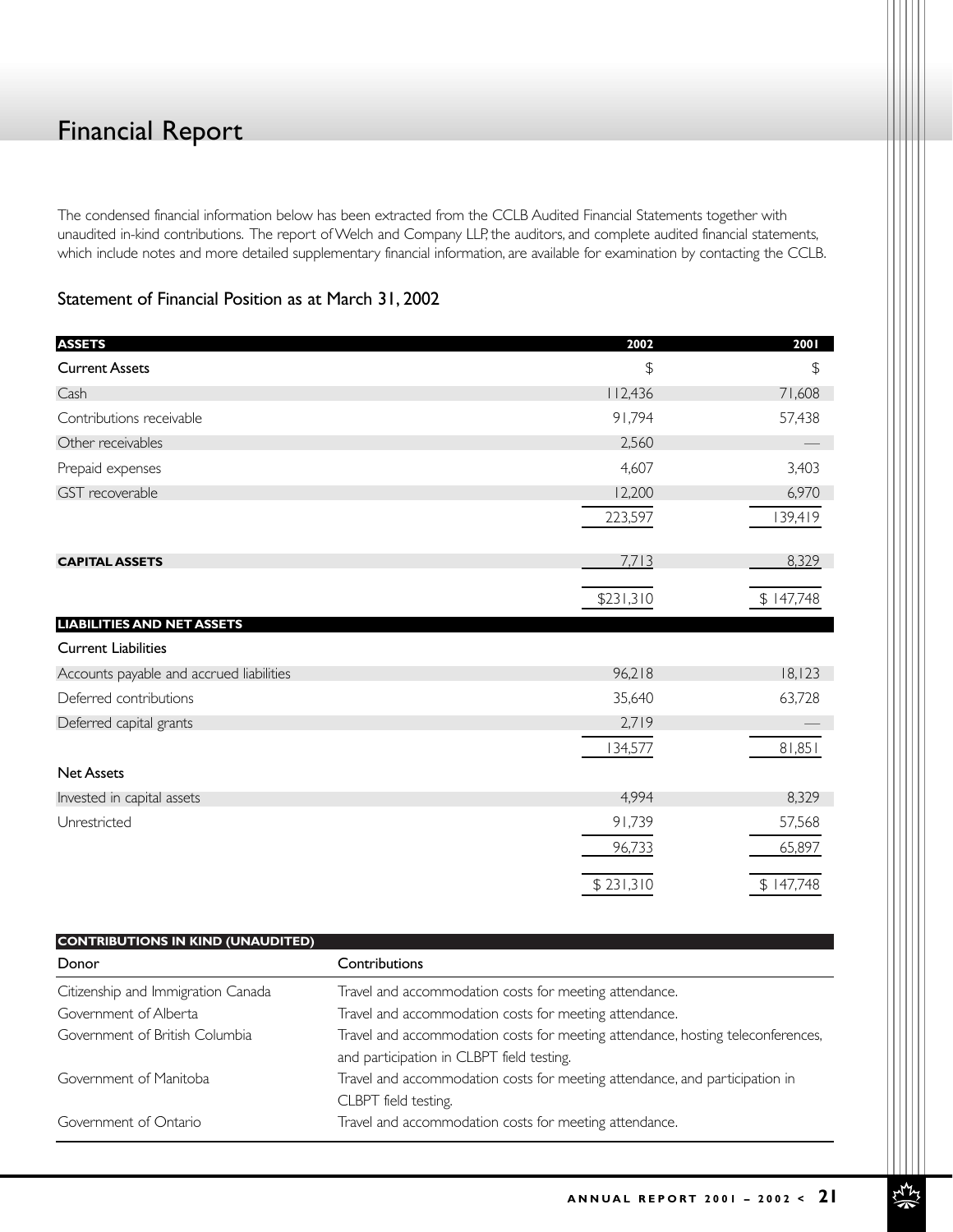# Financial Report

### Statement of Operations and Changes in Net Assets

*For the year ended March 31, 2002.*

| $\sim$ are year choconvidients, zooz.         | 2002          | 2001      |
|-----------------------------------------------|---------------|-----------|
| <b>REVENUE</b>                                | $\frac{1}{2}$ | \$        |
| Government of Ontario                         | 196, 113      | 275,000   |
| Citizenship and Immigration                   | 211,778       | 166,239   |
| Government of Alberta                         | 65,631        | 45,000    |
| Government of British Columbia                | 25,605        | 28,672    |
| Government of Nova Scotia                     | 5,000         | 5,000     |
| Human Resources Development Canada            | 70,400        |           |
| Federal Government - miscellaneous            |               | 7,151     |
| Regional/Municipal Government - miscellaneous | 418           | 1,357     |
| Purchase of service revenue                   |               | 4,655     |
| Sales - Business Unit                         | 28,899        |           |
| Interest                                      | 197           | 1,207     |
| Donations                                     | 1,602         | 955       |
| Miscellaneous                                 | 1,577         |           |
| Amortization of deferred grants               | 703           |           |
|                                               |               |           |
|                                               | \$607,923     | \$535,236 |
| <b>EXPENSES</b>                               |               |           |
| Office                                        |               |           |
| <b>GST</b>                                    | 6,168         | 5,623     |
| Telephone and internet                        | 5,316         | 5,701     |
| Rent and insurance                            | 29,733        | 30,093    |
| Office supplies and postage                   | 24,239        | 13,808    |
| Subscriptions and videos                      | 1,397         | 776       |
| Communications                                | 13,484        | 15,592    |
| Stakeholder services                          | 3,247         | 3,804     |
| Miscellaneous                                 | 8,696         | 1,991     |
| Website development                           | 6,708         |           |
|                                               |               |           |
|                                               | 98,988        | 77,388    |
| Personnel                                     |               |           |
| Salaries and benefits                         | 188,539       | 196,304   |
| Staff development                             | 349           | 1,239     |
| Project staff                                 |               | 5,382     |
| Recruitment                                   | 242           | 4,882     |
|                                               |               |           |
|                                               | 189,130       | 207,807   |
| Board                                         |               |           |
| Travel                                        | 18,425        | 13,763    |
| Insurance                                     | 1,245         | 1,041     |
| Logistics                                     | 3,867         | 2,203     |
| Conference calls                              | 268           | 2,524     |
|                                               |               |           |
|                                               | 23,805        | 19,531    |
| Conference and Memberships                    |               |           |
| Association memberships and government fees   | 1,055         | 1,154     |
| Conference fees                               | 1,602         | 1,353     |
|                                               |               |           |
|                                               | 2,657         | 2,507     |
|                                               | 205,918       | 208,132   |
| Research and development                      |               |           |
| <b>Business Unit</b>                          | 33,271        |           |
| Professional fees                             | 15,047        | 20,906    |
| Staff travel                                  | 4,233         | 13,521    |
| Amortization                                  | 4,038         | 14,562    |
|                                               |               |           |
|                                               | 577,087       | 564,354   |
| Net revenue (expense)                         | 30,836        | (29, 118) |
|                                               |               |           |
| Net assets, beginning of year                 | 65,897        | 95,015    |
| Net assets, end of year                       | \$96,733      | \$65,897  |
|                                               |               |           |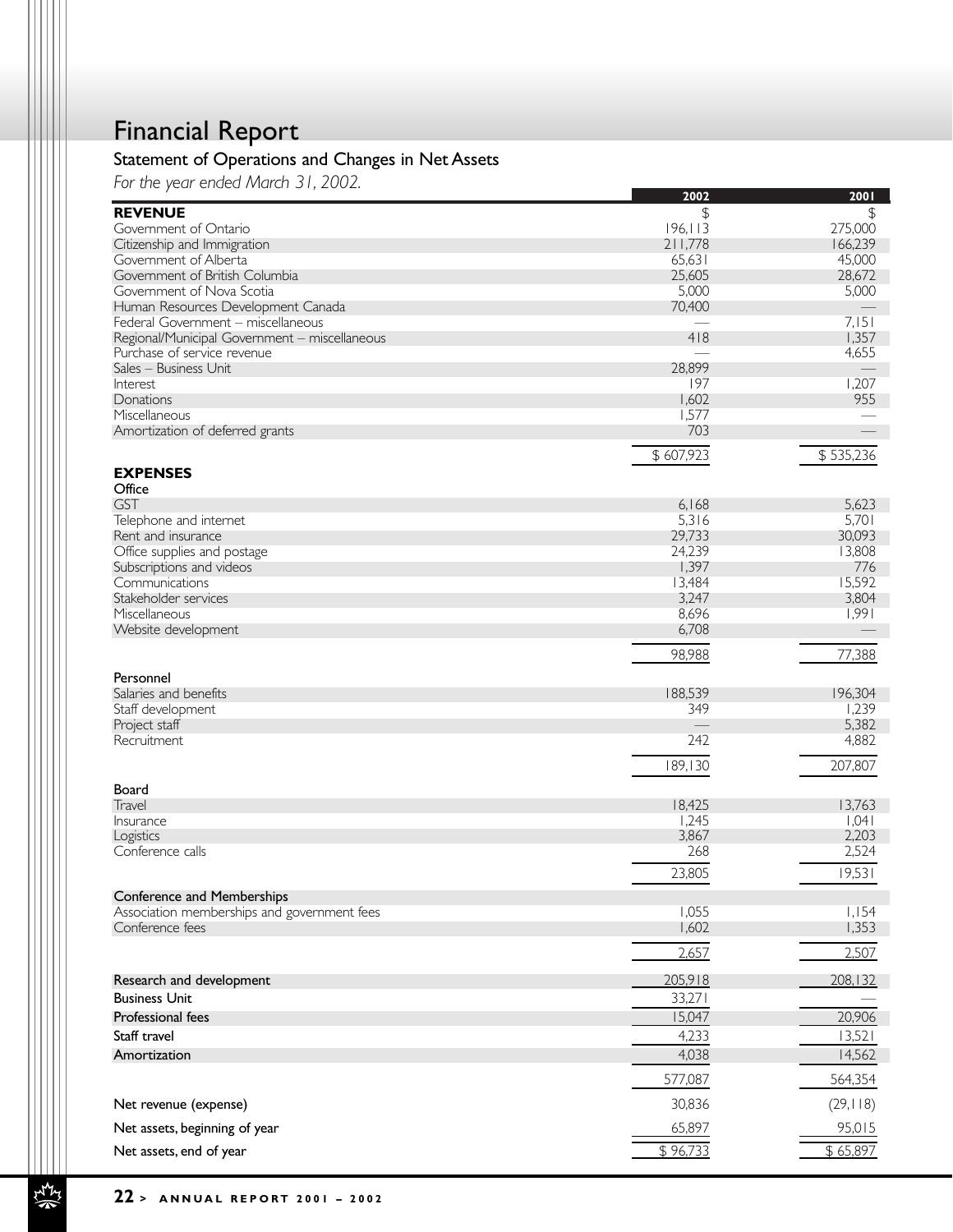# Centre for Canadian Language Benchmarks Board of Directors and Staff

#### Board of Directors

Peggy Frederikse *Chairperson Provincial Government Member* Ontario

Gerry Mills *Vice Chairperson* CCR Member

Jim Jones *Secretary-Treasurer TESL Canada Member*

Lorraine Angelopoulos *Field Expert Member* Atlantic Provinces

Krystyna Biel *Assessment Centre Member*

Rob Boldt *Provincial Government Member* British Columbia

Regius Brown *CIC Observer*

Claire Chamberland *Observer, Government Quebec*

Teresa Costa *Assessment Centre Member*

Carolyn Dieleman *Provincial Government Member* Alberta

Gayvin Franson *ESL Field Expert Member* Manitoba – Saskatchewan (2001– 2002)

Susan Holmes *TESL Canada Member*

Tara Holmes *Field Expert Member* Alberta

Diane Koreen *Field Expert Member* Manitoba – Saskatchewan  $(2002 - 2003)$ 

Debra Mair *Federal Government Member, HRDC*

William McMichael *TESL Canada Member*

Alison Norman *ESL Field Expert Member* BC/Yukon

Margaret Pidlaski *Provincial Government Member* Manitoba

Shailja Verma *ESL Field Expert Member* Ontario

Lynne Wells-Orchard *Provincial Government Member* Nova Scotia

Donna Woloshyn Provincial Government Member, **Saskatchewan** 

Bonny Wong-Fortin *Federal Government Member, CIC*

#### **CCLB Staff** CONSULTANTS CONSULTANTS CONSULTANTS

Pauline McNaughton *Executive Director*

Diahann Gorman *Office Manager*

Francine Benisty *Communication and Information Manager* Marianne Kayed *Project Manager*

Lilia Petrosian *Administrative Assistant*

Nora Wood *Accounting Manager*